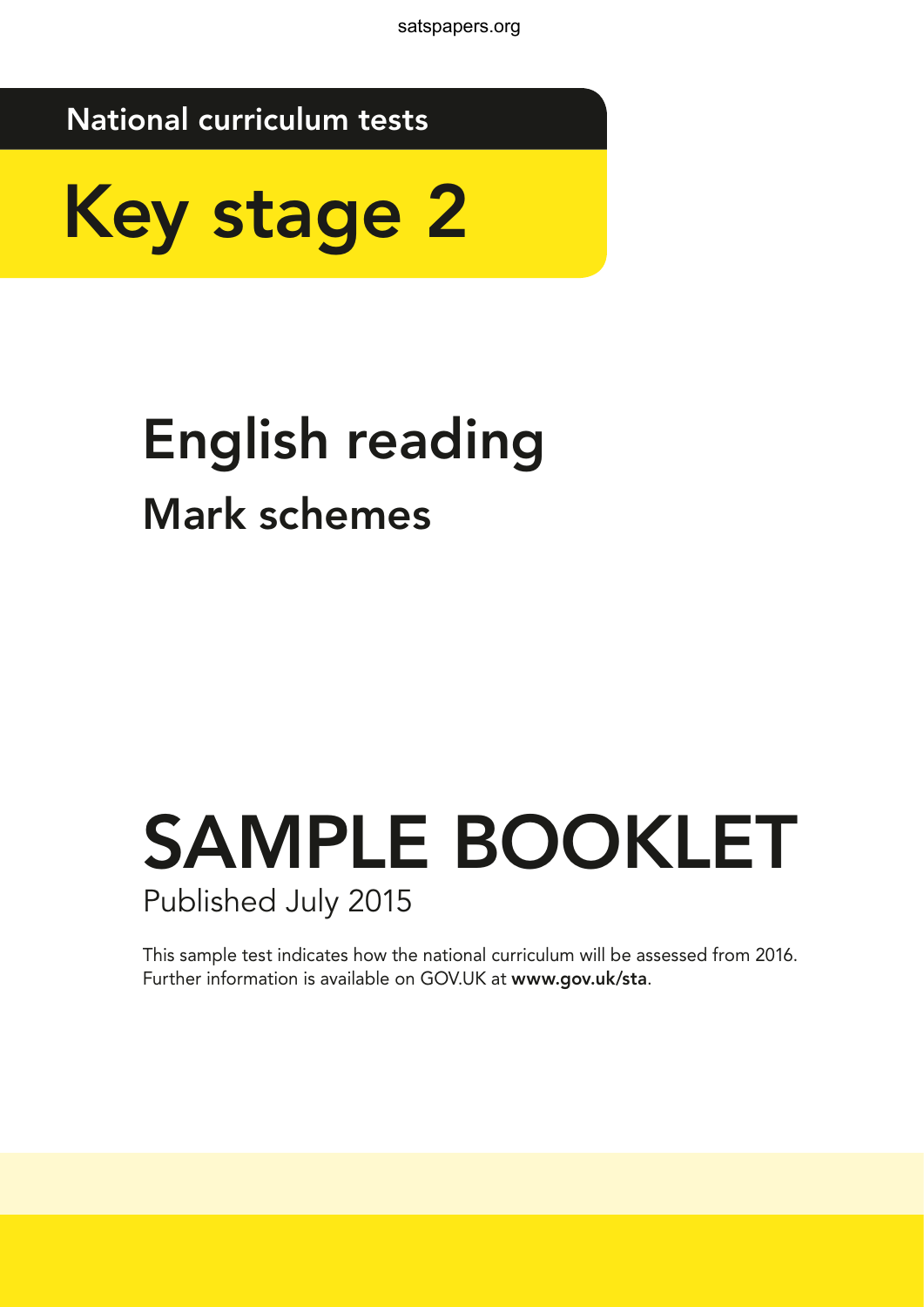[BLANK PAGE]

This page is intentionally blank.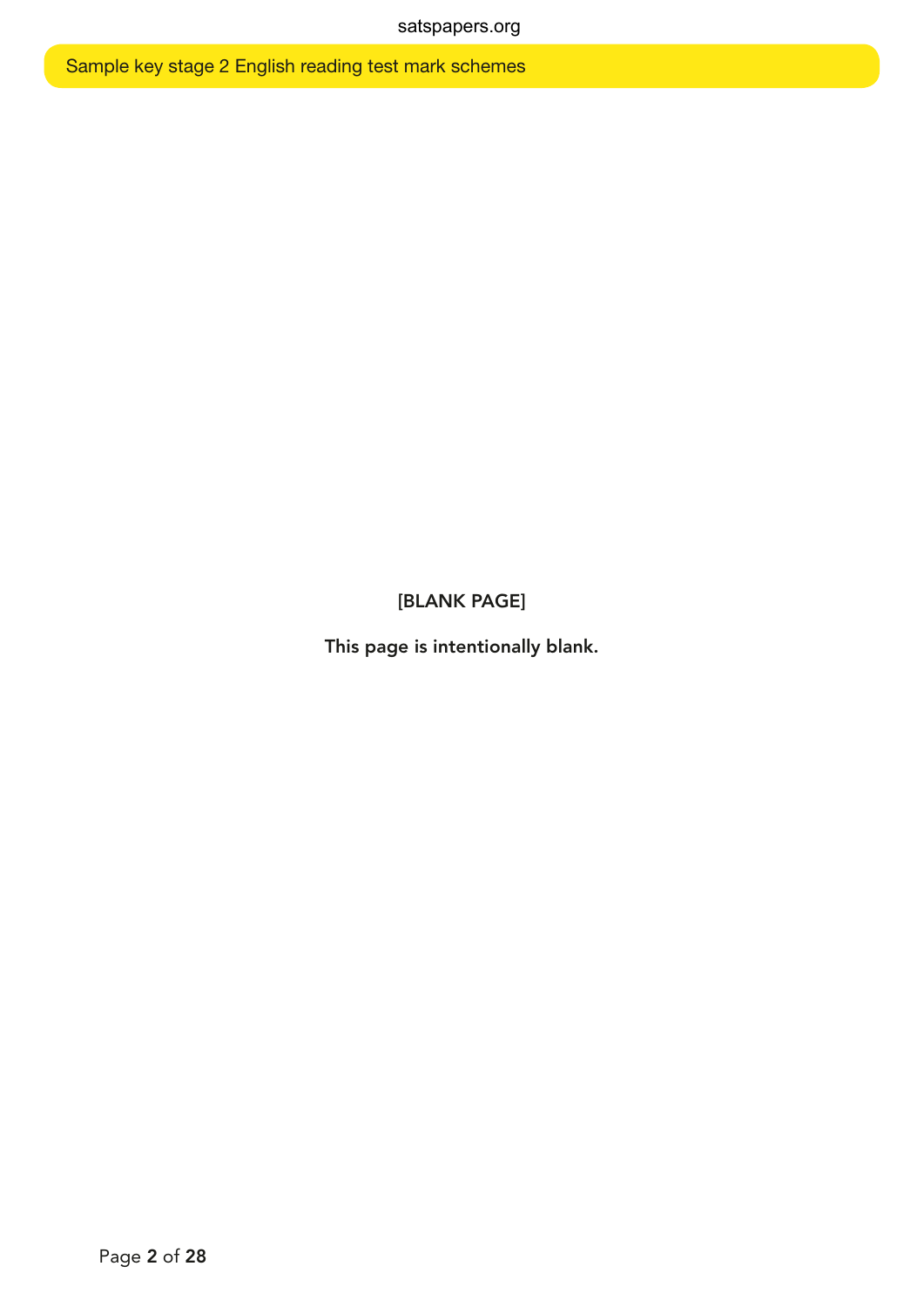## **Contents**

| 1. Introduction                                                            | 4             |
|----------------------------------------------------------------------------|---------------|
| 2. Structure of the key stage 2 English reading test                       | 4             |
| 3. Content domain coverage                                                 | 5             |
| 4. Explanation of the mark schemes                                         | 7             |
| 5. Mark schemes for the English reading test                               | 8             |
| Section 1: Space Tourism<br>Section 2: Giants<br>Section 3: The Lost World | 8<br>15<br>19 |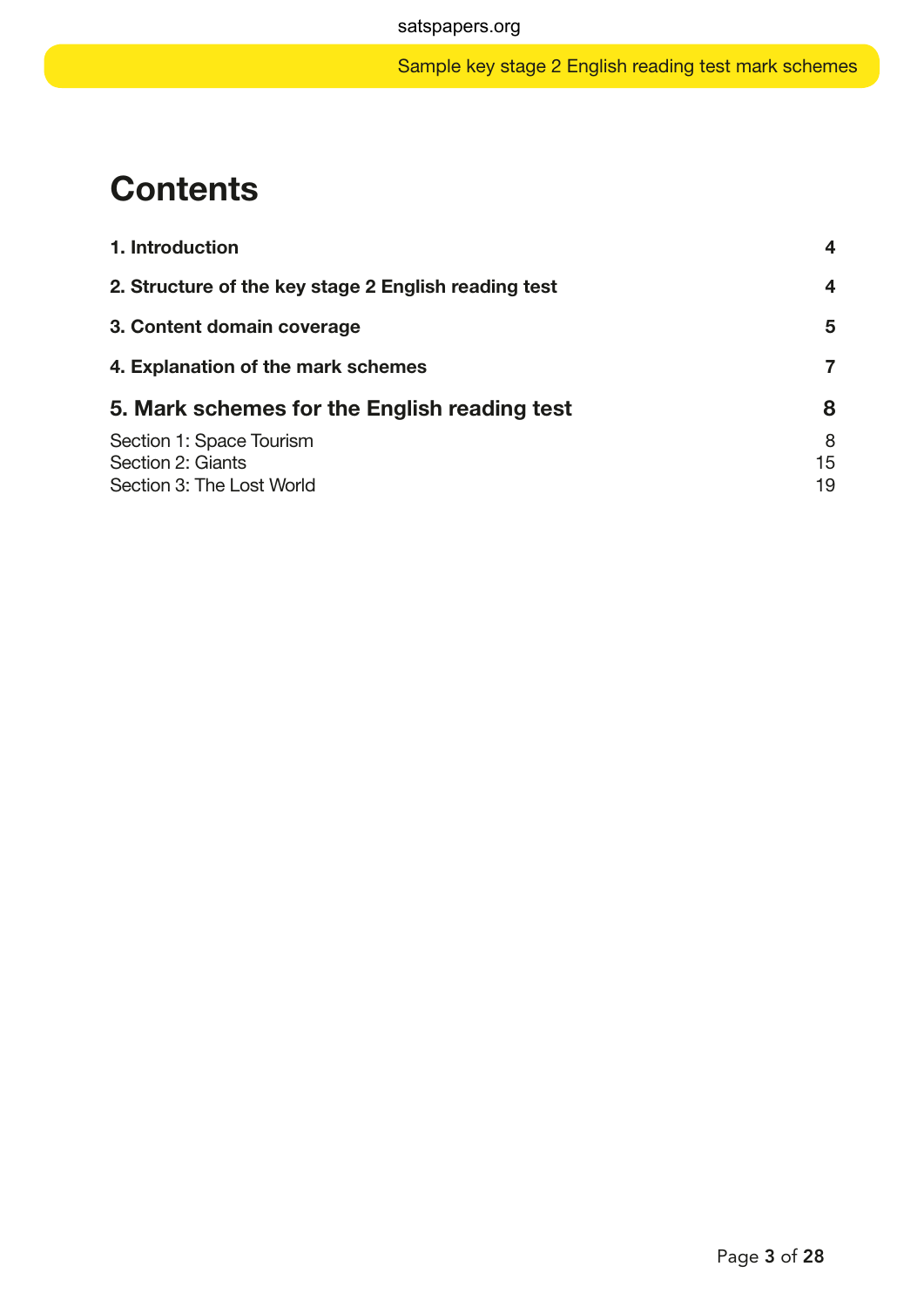## <span id="page-3-0"></span>1. Introduction

The Standards and Testing Agency (STA) is responsible for the development and delivery of statutory tests and assessments. STA is an executive agency of the Department for Education.

The 2014 national curriculum will be assessed for the first time in May 2016. The sample test and mark schemes set out how the new national curriculum will be assessed from 2016 onwards. This test has been developed to meet the specification set out in the test framework for English reading at key stage 2. It assesses the aspects of comprehension that lend themselves to a paper test. The test frameworks are on the GOV.UK website at www.gov.uk/sta.

A new test and mark scheme will be developed each year.

The key stage 2 tests will be marked by external markers from 2016 onwards. These sample tests will be marked by teachers if they are used to prepare pupils in advance of the 2016 tests.

Scaled score conversion tables are not included in this document. Conversion tables are produced as part of the standard-setting process. As the sample tests are not subject to standard setting, they are not available for these tests. Scaled score conversion tables for the 2016 tests will be published at www.gov.uk/sta in July 2016.

A variety of questions has been included in this sample test to demonstrate the formats and curriculum content that pupils may encounter in a live test.

This sample test mark scheme is provided to give teachers an indication of how the tests will be marked. The mark schemes for the sample tests have been subject to a shorter process than the full, rigorous development process that is used for live mark schemes. The pupil examples are based on responses gathered from the test trialling process.

The sample test and mark schemes have been reviewed by teachers and other expert reviewers.

## 2. Structure of the key stage 2 English reading test

The key stage 2 English reading test comprises:

- a reading booklet containing three texts which increase in demand throughout the booklet
- a reading answer booklet containing questions totalling 50 marks.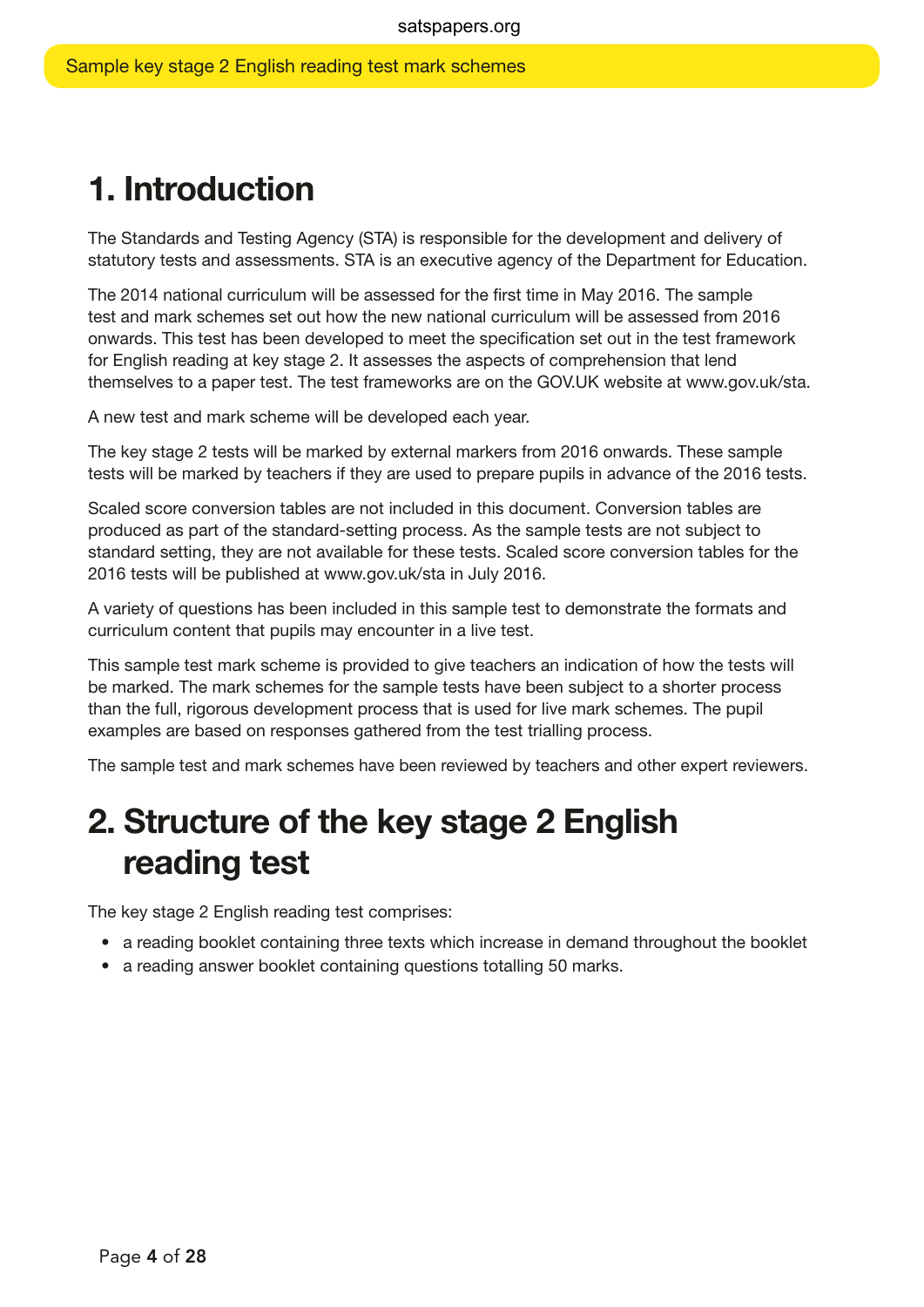## <span id="page-4-0"></span>3. Content domain coverage

The sample test meets the specification set out in the test framework. Table 1 sets out the areas of the content domain that are assessed in the sample test.

Table 1: Content domain coverage for the English reading test

|                         | 2a                                                          | 2 <sub>b</sub>                                                                                         | 2c                                                             | 2d                                                                                                                  | 2e                                                                        | 2f                                                                                                                               | 2g                                                                                                   | 2h                                         |
|-------------------------|-------------------------------------------------------------|--------------------------------------------------------------------------------------------------------|----------------------------------------------------------------|---------------------------------------------------------------------------------------------------------------------|---------------------------------------------------------------------------|----------------------------------------------------------------------------------------------------------------------------------|------------------------------------------------------------------------------------------------------|--------------------------------------------|
|                         | Give /<br>explain the<br>meaning<br>of words in<br>context. | Retrieve<br>and record<br>information<br>/ identify key<br>details from<br>fiction and<br>non-fiction. | Summarise<br>main ideas<br>from more<br>than one<br>paragraph. | Make<br>inferences<br>from the<br>text / explain<br>and justify<br>inferences<br>with<br>evidence<br>from the text. | Predict<br>what might<br>happen<br>from details<br>stated and<br>implied. | Identify /<br>explain how<br>information<br>/ narrative<br>content is<br>related and<br>contributes<br>to meaning<br>as a whole. | Identify /<br>explain how<br>meaning is<br>enhanced<br>through<br>choice of<br>words and<br>phrases. | Make<br>comparisons<br>within the<br>text. |
| Qu.                     |                                                             |                                                                                                        |                                                                |                                                                                                                     | <b>Section 1: Space Tourism</b>                                           |                                                                                                                                  |                                                                                                      |                                            |
| 1                       |                                                             |                                                                                                        |                                                                | $\mathbf{1}$                                                                                                        |                                                                           |                                                                                                                                  |                                                                                                      |                                            |
| $\overline{2}$          |                                                             | $\mathbf{1}$                                                                                           |                                                                |                                                                                                                     |                                                                           |                                                                                                                                  |                                                                                                      |                                            |
| 3                       |                                                             | $\overline{c}$                                                                                         |                                                                |                                                                                                                     |                                                                           |                                                                                                                                  |                                                                                                      |                                            |
| $\overline{\mathbf{4}}$ |                                                             | $\mathbf{1}$                                                                                           |                                                                |                                                                                                                     |                                                                           |                                                                                                                                  |                                                                                                      |                                            |
| 5                       |                                                             | 1                                                                                                      |                                                                |                                                                                                                     |                                                                           |                                                                                                                                  |                                                                                                      |                                            |
| $6\phantom{a}$          |                                                             |                                                                                                        |                                                                | $\mathbf{1}$                                                                                                        |                                                                           |                                                                                                                                  |                                                                                                      |                                            |
| $\overline{7}$          |                                                             | $\sqrt{2}$                                                                                             |                                                                |                                                                                                                     |                                                                           |                                                                                                                                  |                                                                                                      |                                            |
| 8                       |                                                             |                                                                                                        |                                                                | $\mathbf{1}$                                                                                                        |                                                                           |                                                                                                                                  |                                                                                                      |                                            |
| $\boldsymbol{9}$        |                                                             |                                                                                                        |                                                                | $\sqrt{2}$                                                                                                          |                                                                           |                                                                                                                                  |                                                                                                      |                                            |
| 10                      |                                                             | $\mathbf{1}$                                                                                           |                                                                |                                                                                                                     |                                                                           |                                                                                                                                  |                                                                                                      |                                            |
| 11                      |                                                             |                                                                                                        |                                                                | $\mathbf{1}$                                                                                                        |                                                                           |                                                                                                                                  |                                                                                                      |                                            |
| 12                      |                                                             |                                                                                                        |                                                                |                                                                                                                     |                                                                           |                                                                                                                                  | $\mathbf{1}$                                                                                         |                                            |
| 13                      | 1                                                           |                                                                                                        |                                                                |                                                                                                                     |                                                                           |                                                                                                                                  |                                                                                                      |                                            |
| 14                      |                                                             |                                                                                                        |                                                                | $\overline{2}$                                                                                                      |                                                                           |                                                                                                                                  |                                                                                                      |                                            |
| 15                      |                                                             | 1                                                                                                      |                                                                |                                                                                                                     |                                                                           |                                                                                                                                  |                                                                                                      |                                            |
| Qu.                     |                                                             |                                                                                                        |                                                                | <b>Section 2: Giants</b>                                                                                            |                                                                           |                                                                                                                                  |                                                                                                      |                                            |
| 16a                     |                                                             | 1                                                                                                      |                                                                |                                                                                                                     |                                                                           |                                                                                                                                  |                                                                                                      |                                            |
| 16 <sub>b</sub>         |                                                             | 1                                                                                                      |                                                                |                                                                                                                     |                                                                           |                                                                                                                                  |                                                                                                      |                                            |
| 17                      |                                                             | $\mathbf{1}$                                                                                           |                                                                |                                                                                                                     |                                                                           |                                                                                                                                  |                                                                                                      |                                            |
| 18                      |                                                             |                                                                                                        |                                                                | $\mathbf{1}$                                                                                                        |                                                                           |                                                                                                                                  |                                                                                                      |                                            |
| 19                      |                                                             | $\mathbf{1}$                                                                                           |                                                                |                                                                                                                     |                                                                           |                                                                                                                                  |                                                                                                      |                                            |
| 20                      | 1                                                           |                                                                                                        |                                                                |                                                                                                                     |                                                                           |                                                                                                                                  |                                                                                                      |                                            |
| 21                      | $\overline{2}$                                              |                                                                                                        |                                                                |                                                                                                                     |                                                                           |                                                                                                                                  |                                                                                                      |                                            |
| 22                      |                                                             |                                                                                                        |                                                                | 1                                                                                                                   |                                                                           |                                                                                                                                  |                                                                                                      |                                            |
| 23                      | $\mathbf{1}$                                                |                                                                                                        |                                                                |                                                                                                                     |                                                                           |                                                                                                                                  |                                                                                                      |                                            |
| 24                      |                                                             |                                                                                                        | $\mathbf{1}$                                                   |                                                                                                                     |                                                                           |                                                                                                                                  |                                                                                                      |                                            |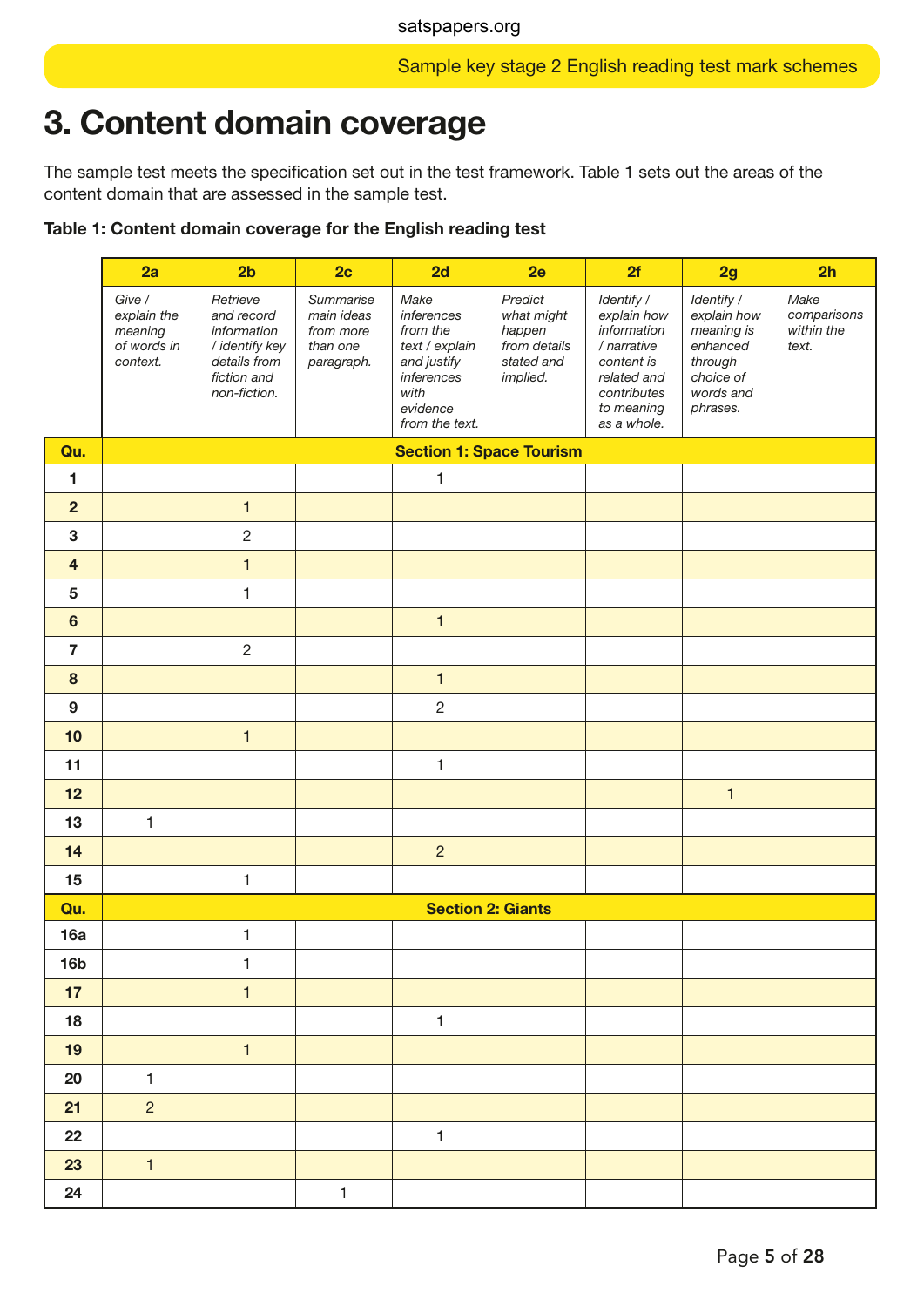|                 | 2a                                                          | 2 <sub>b</sub>                                                                                         | 2c                                                             | 2d                                                                                                                  | 2e                                                                        | 2f                                                                                                                               | 2g                                                                                                   | 2h                                         |
|-----------------|-------------------------------------------------------------|--------------------------------------------------------------------------------------------------------|----------------------------------------------------------------|---------------------------------------------------------------------------------------------------------------------|---------------------------------------------------------------------------|----------------------------------------------------------------------------------------------------------------------------------|------------------------------------------------------------------------------------------------------|--------------------------------------------|
|                 | Give /<br>explain the<br>meaning<br>of words in<br>context. | Retrieve<br>and record<br>information<br>/ identify key<br>details from<br>fiction and<br>non-fiction. | Summarise<br>main ideas<br>from more<br>than one<br>paragraph. | Make<br>inferences<br>from the<br>text / explain<br>and justify<br>inferences<br>with<br>evidence<br>from the text. | Predict<br>what might<br>happen<br>from details<br>stated and<br>implied. | Identify /<br>explain how<br>information<br>/ narrative<br>content is<br>related and<br>contributes<br>to meaning<br>as a whole. | Identify /<br>explain how<br>meaning is<br>enhanced<br>through<br>choice of<br>words and<br>phrases. | Make<br>comparisons<br>within the<br>text. |
| Qu.             |                                                             |                                                                                                        |                                                                | <b>Section 3: The Lost World</b>                                                                                    |                                                                           |                                                                                                                                  |                                                                                                      |                                            |
| 25a             |                                                             | $\mathbf{1}$                                                                                           |                                                                |                                                                                                                     |                                                                           |                                                                                                                                  |                                                                                                      |                                            |
| 25 <sub>b</sub> | $\mathbf{1}$                                                |                                                                                                        |                                                                |                                                                                                                     |                                                                           |                                                                                                                                  |                                                                                                      |                                            |
| <b>25c</b>      |                                                             | $\mathbf{1}$                                                                                           |                                                                |                                                                                                                     |                                                                           |                                                                                                                                  |                                                                                                      |                                            |
| 25d             |                                                             | 1                                                                                                      |                                                                |                                                                                                                     |                                                                           |                                                                                                                                  |                                                                                                      |                                            |
| 26              |                                                             | $\mathbf{1}$                                                                                           |                                                                |                                                                                                                     |                                                                           |                                                                                                                                  |                                                                                                      |                                            |
| 27              |                                                             |                                                                                                        |                                                                | $\mathbf{1}$                                                                                                        |                                                                           |                                                                                                                                  |                                                                                                      |                                            |
| 28              |                                                             |                                                                                                        |                                                                | $\mathbf{1}$                                                                                                        |                                                                           |                                                                                                                                  |                                                                                                      |                                            |
| 29              |                                                             |                                                                                                        |                                                                | $\,$ 3 $\,$                                                                                                         |                                                                           |                                                                                                                                  |                                                                                                      |                                            |
| 30              | $\mathbf{1}$                                                |                                                                                                        |                                                                |                                                                                                                     |                                                                           |                                                                                                                                  |                                                                                                      |                                            |
| 31              | $\mathbf{1}$                                                |                                                                                                        |                                                                |                                                                                                                     |                                                                           |                                                                                                                                  |                                                                                                      |                                            |
| 32              |                                                             |                                                                                                        |                                                                | $\mathbf{1}$                                                                                                        |                                                                           |                                                                                                                                  |                                                                                                      |                                            |
| 33              |                                                             |                                                                                                        |                                                                |                                                                                                                     |                                                                           |                                                                                                                                  | $\overline{2}$                                                                                       |                                            |
| 34              |                                                             |                                                                                                        | $\mathbf{1}$                                                   |                                                                                                                     |                                                                           |                                                                                                                                  |                                                                                                      |                                            |
| 35a             |                                                             |                                                                                                        |                                                                |                                                                                                                     |                                                                           | $\mathbf{1}$                                                                                                                     |                                                                                                      |                                            |
| 35 <sub>b</sub> |                                                             |                                                                                                        |                                                                |                                                                                                                     |                                                                           |                                                                                                                                  |                                                                                                      | 1                                          |
| 36              |                                                             |                                                                                                        |                                                                |                                                                                                                     | $\overline{2}$                                                            |                                                                                                                                  |                                                                                                      |                                            |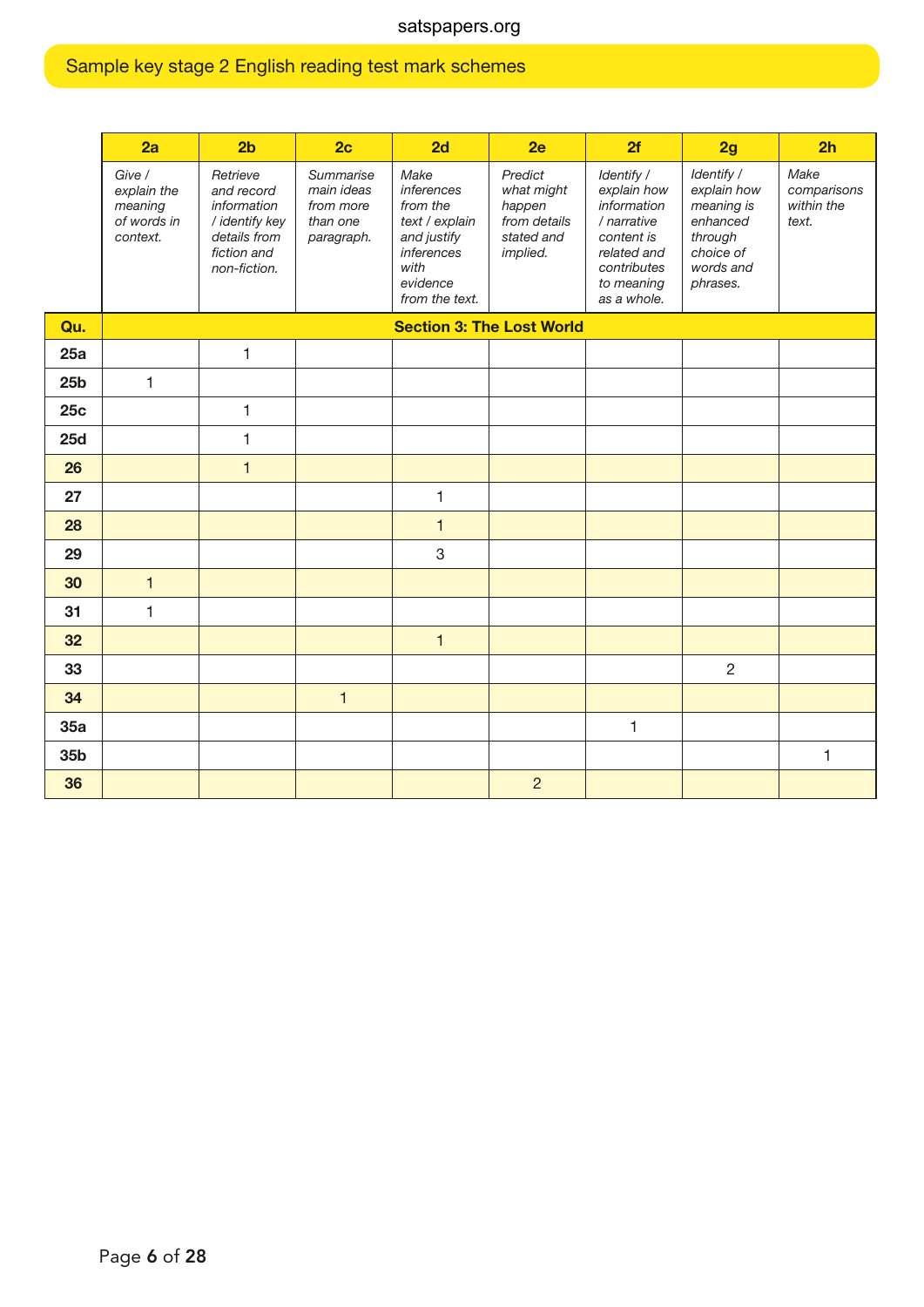## <span id="page-6-0"></span>4. Explanation of the mark schemes

The range of marks available for each question is given at the side of the page in the reading answer booklet.

Incorrect or unacceptable answers are given a mark of 0. No half marks are awarded.

The mark schemes were devised after trialling the tests with pupils. They contain examples of some frequently occurring correct answers given in the trials (these are shown in italics). Many pupils will, however, have different ways of wording an acceptable answer. In assessing each answer, markers must focus on the content of what has been written and not on the quality of the writing, expression or grammatical construction.

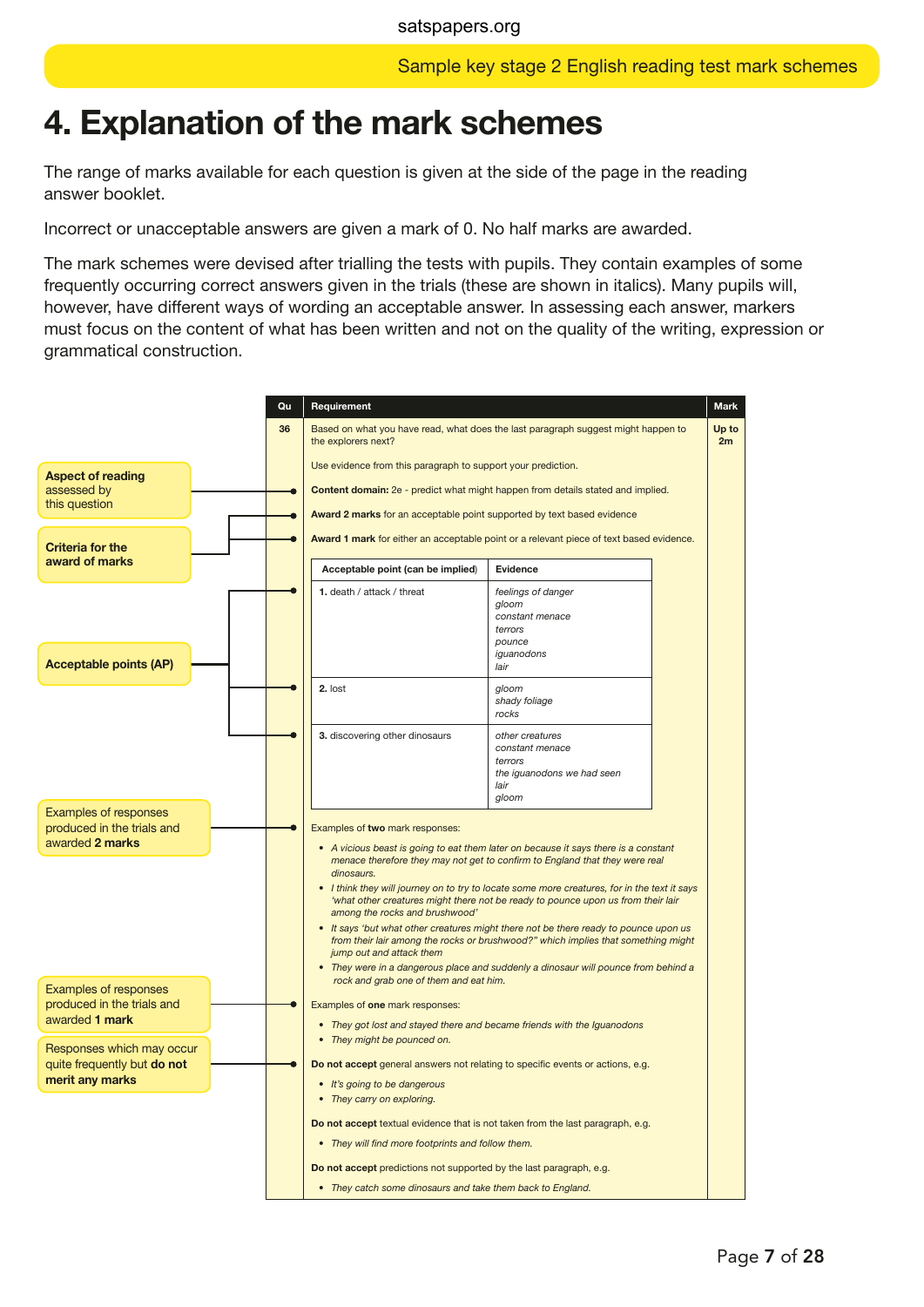## <span id="page-7-0"></span>5. Mark schemes for the English reading test

#### Section 1: Space Tourism

and non-fiction.

| Qu             | <b>Requirement</b>                                                                                                         | <b>Mark</b>    |
|----------------|----------------------------------------------------------------------------------------------------------------------------|----------------|
|                | Look at the introduction.                                                                                                  | 1 <sub>m</sub> |
|                | Why is space tourism <i>impossible</i> for most people?                                                                    |                |
|                | <b>Content domain:</b> 2d – make inferences from the text / explain and justify inferences with<br>evidence from the text. |                |
|                | <b>Award 1 mark</b> for explaining that it is impossible for most people because it costs too<br>much, e.g.                |                |
|                | most people can't afford it                                                                                                |                |
|                | • it is too expensive.                                                                                                     |                |
|                |                                                                                                                            |                |
| $\overline{2}$ | How would you get from the spacecraft to the space hotel?                                                                  | 1 <sub>m</sub> |
|                | <b>Content domain:</b> 2b – retrieve and record information / identify key details from fiction                            |                |

Award 1 mark for answers that refer to floating down the tube (holding the cable).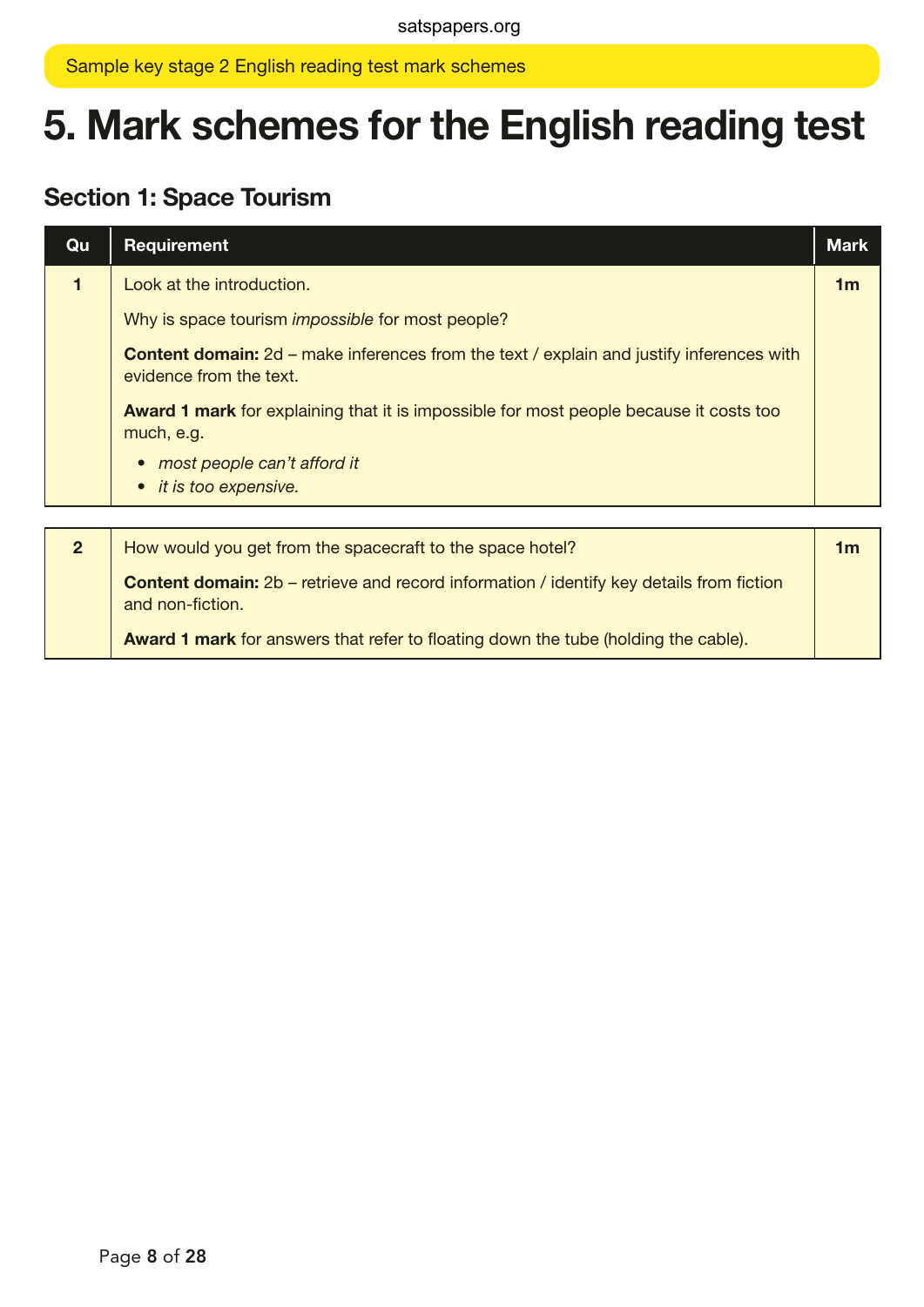| Qu                      | Requirement                                                                                                                                                                                                                                                                                                                                                                                                                                                                                                                                                                                                                                                                                                                                                                                                                                                                                                                                                     | <b>Mark</b>    |
|-------------------------|-----------------------------------------------------------------------------------------------------------------------------------------------------------------------------------------------------------------------------------------------------------------------------------------------------------------------------------------------------------------------------------------------------------------------------------------------------------------------------------------------------------------------------------------------------------------------------------------------------------------------------------------------------------------------------------------------------------------------------------------------------------------------------------------------------------------------------------------------------------------------------------------------------------------------------------------------------------------|----------------|
| $\mathbf{3}$            | Look at page 4.<br>According to the text, what could you do on your space holiday?<br>Give two examples.<br><b>Content domain:</b> 2b – retrieve and record information / identify key details from fiction<br>and non-fiction.<br><b>Award 1 mark</b> for identifying any of the following activities, up to a maximum of<br>2 marks:<br>1. look at Earth or space / admire the view, e.g.<br>• admire unique views of Earth<br>• look at the outside of earth<br>• look down at Earth.<br>2. experience weightlessness / activities associated with floating, e.g.<br>• enjoy being weightless<br>• enjoy the endless entertainment of being weightless.<br>3. space-walk, e.g.<br>• do a space walk.<br>Do not accept plausible experiences that are not derived from the text or are<br>unconnected with space travel, e.g.<br>take photos of the moon / see what the Moon is made from<br>$\bullet$<br>• I'd write a blog<br>stay in a hotel.<br>$\bullet$ | Up to<br>2m    |
| $\overline{\mathbf{4}}$ | How much did the first space tourist pay to go into space?<br><b>Content domain:</b> 2b – retrieve and record information / identify key details from fiction<br>and non-fiction.<br><b>Award 1 mark</b> for (around $E$ )14 million / $(E)$ 14m.                                                                                                                                                                                                                                                                                                                                                                                                                                                                                                                                                                                                                                                                                                               | 1 <sub>m</sub> |
| $5\phantom{1}$          | How can you tell that the International Space Station is very large?<br><b>Content domain:</b> 2b – retrieve and record information / identify key details from fiction<br>and non-fiction.<br><b>Award 1 mark</b> for answers referring to the fact that it can be seen from Earth, e.g.                                                                                                                                                                                                                                                                                                                                                                                                                                                                                                                                                                                                                                                                       | 1 <sub>m</sub> |

• *You can see it from / on Earth.*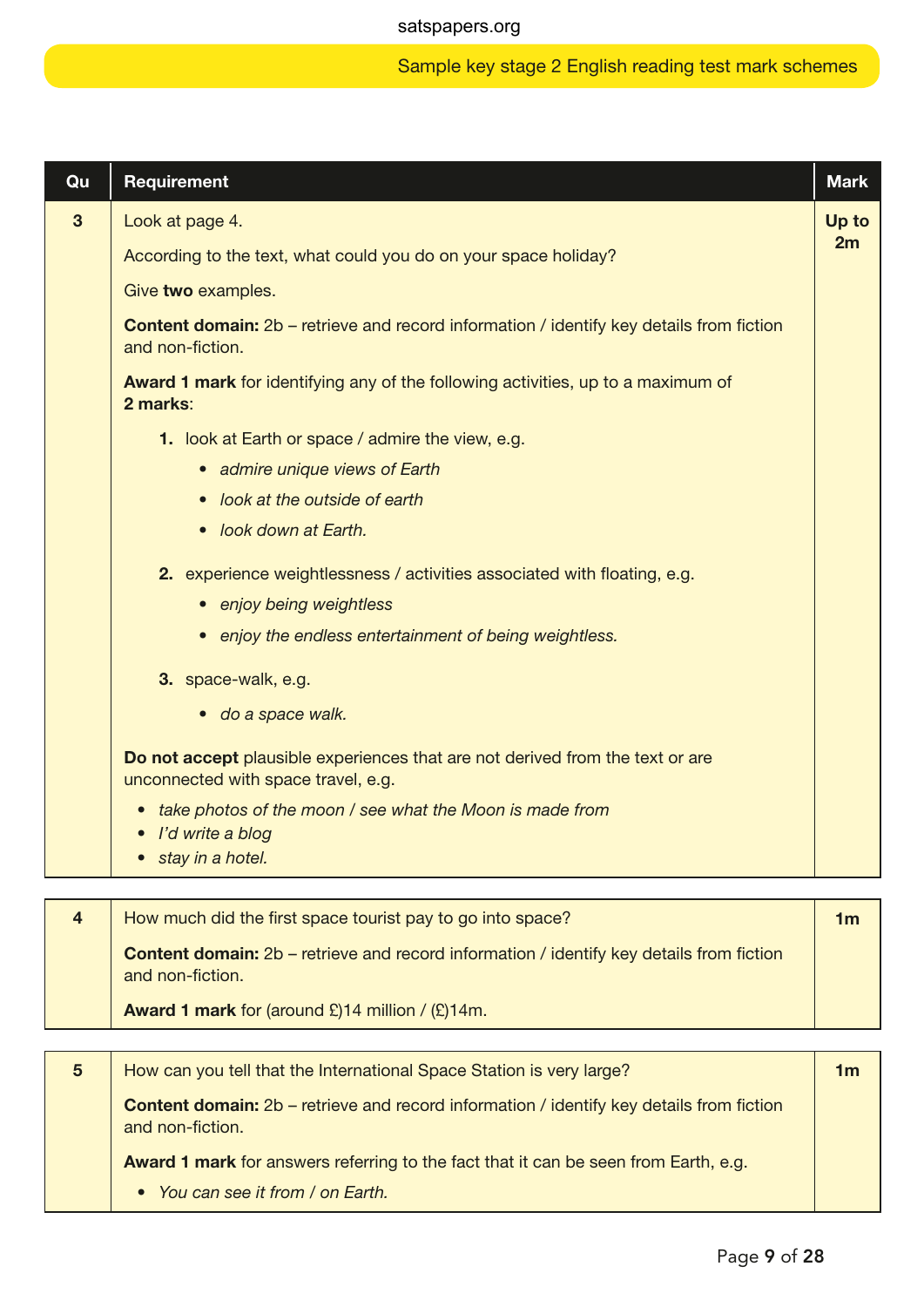## Section 1: Space Tourism

| Qu             | Requirement                                                                                                                |                                                                                                 | <b>Mark</b>    |  |  |
|----------------|----------------------------------------------------------------------------------------------------------------------------|-------------------------------------------------------------------------------------------------|----------------|--|--|
| 6              | How did Anousheh's trip into space make history?                                                                           |                                                                                                 | 1 <sub>m</sub> |  |  |
|                | evidence from the text.                                                                                                    | <b>Content domain:</b> 2d – make inferences from the text / explain and justify inferences with |                |  |  |
|                | <b>Award 1 mark</b> for answers recognising that she was the first female space tourist.                                   |                                                                                                 |                |  |  |
|                | • she was the first lady to have a holiday in space<br>• she was the first female tourist in space.                        |                                                                                                 |                |  |  |
|                | Do not accept answers that say she was the first female (into space).                                                      |                                                                                                 |                |  |  |
| $\overline{7}$ | Look at the text box Who has already had a holiday in space?                                                               |                                                                                                 | Up to          |  |  |
|                | Complete the table about Anousheh's trip into space.                                                                       |                                                                                                 | 2m             |  |  |
|                |                                                                                                                            |                                                                                                 |                |  |  |
|                | <b>Content domain:</b> 2b – retrieve and record information / identify key details from fiction<br>and non-fiction.        |                                                                                                 |                |  |  |
|                | <b>Award 2 marks for all three correct.</b>                                                                                |                                                                                                 |                |  |  |
|                | <b>Award 1 mark for two correct.</b>                                                                                       |                                                                                                 |                |  |  |
|                | Where did she start her trip?                                                                                              | • Russia<br>Do not accept Russian ISS or Earth                                                  |                |  |  |
|                | Where did she stay in space?                                                                                               | space station / ISS<br>$\bullet$                                                                |                |  |  |
|                |                                                                                                                            | 8 days<br>$\bullet$                                                                             |                |  |  |
|                | How long did she stay in space?                                                                                            | Do not accept 8                                                                                 |                |  |  |
|                |                                                                                                                            |                                                                                                 |                |  |  |
| 8              | Look at Anousheh's blog entry for September 25th.                                                                          |                                                                                                 | 1 <sub>m</sub> |  |  |
|                | Find and copy a group of words that shows that Anousheh wrote her blog for others<br>to read.                              |                                                                                                 |                |  |  |
|                | <b>Content domain:</b> 2d – make inferences from the text / explain and justify inferences with<br>evidence from the text. |                                                                                                 |                |  |  |
|                | <b>Award 1 mark for either of the following:</b>                                                                           |                                                                                                 |                |  |  |
|                | 1. (Well) my friends                                                                                                       |                                                                                                 |                |  |  |

2. *Everyone wants to know.*

Do not accept longer quotations from the text.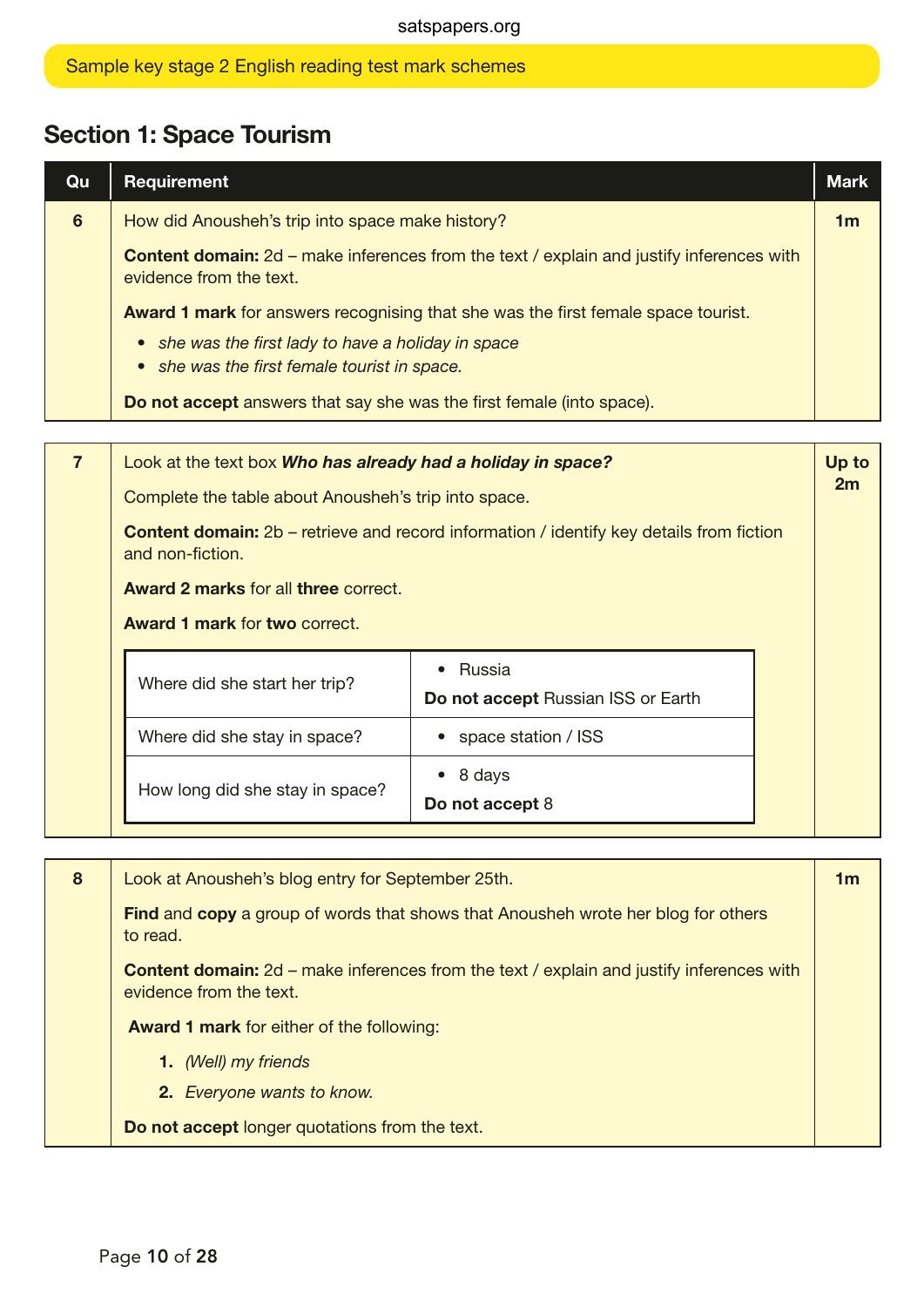| Qu | Requirement                                                                                                                                                                                                                           | <b>Mark</b>    |  |  |  |  |
|----|---------------------------------------------------------------------------------------------------------------------------------------------------------------------------------------------------------------------------------------|----------------|--|--|--|--|
| 9  | Look at Anousheh's blog entry for September 27th.                                                                                                                                                                                     | Up to          |  |  |  |  |
|    | Explain how Anousheh felt about being in space that day.                                                                                                                                                                              | 2m             |  |  |  |  |
|    | <b>Content domain:</b> 2d – make inferences from the text / explain and justify inferences with<br>evidence from the text.                                                                                                            |                |  |  |  |  |
|    | Award 2 marks for answers that contain both an appropriate reference to Anousheh's<br>positive attitude, inferred from the text, and development in the form of a relevant quote<br>/ example(s) of activities she did in space, e.g. |                |  |  |  |  |
|    | • you can tell that she liked space because of all the fun things she wrote like floating<br>about without any effort and lifting heavy things<br>[positive attitude + examples of activities]                                        |                |  |  |  |  |
|    | she enjoyed it because of all the wonderful advantages she kept on describing<br>[positive attitude + quote]                                                                                                                          |                |  |  |  |  |
|    | • she felt wonderful being able to do somersaults and flying around<br>[positive attitude + examples of activities].                                                                                                                  |                |  |  |  |  |
|    | <b>Award 1 mark</b> for identifying Anousheh's positive attitude inferred from the text, e.g.                                                                                                                                         |                |  |  |  |  |
|    | • she loved it / she felt it was wonderful.                                                                                                                                                                                           |                |  |  |  |  |
|    | Also accept for 1 mark the following quotations (as they convey positive emotion), e.g.                                                                                                                                               |                |  |  |  |  |
|    | she said being weightless had some wonderful advantages<br>$\bullet$<br>everything is effortless.<br>$\bullet$                                                                                                                        |                |  |  |  |  |
|    | Do not accept emotions that are not supported by the text, e.g. pride.                                                                                                                                                                |                |  |  |  |  |
|    |                                                                                                                                                                                                                                       |                |  |  |  |  |
| 10 | Match the events below to the year in which they happened.                                                                                                                                                                            | 1 <sub>m</sub> |  |  |  |  |
|    | <b>Content domain:</b> 2b – retrieve and record information / identify key details from fiction<br>and non-fiction.                                                                                                                   |                |  |  |  |  |
|    | Award 1 mark for all four pairs matched correctly.                                                                                                                                                                                    |                |  |  |  |  |
|    |                                                                                                                                                                                                                                       |                |  |  |  |  |
|    | 1969<br>Anousheh Ansari went to space.                                                                                                                                                                                                |                |  |  |  |  |
|    | The first man stepped on the<br>1998<br>Moon.                                                                                                                                                                                         |                |  |  |  |  |
|    | 2001<br>Dennis Tito went to space.                                                                                                                                                                                                    |                |  |  |  |  |
|    | The International Space Station<br>2006<br>was built.                                                                                                                                                                                 |                |  |  |  |  |
|    |                                                                                                                                                                                                                                       |                |  |  |  |  |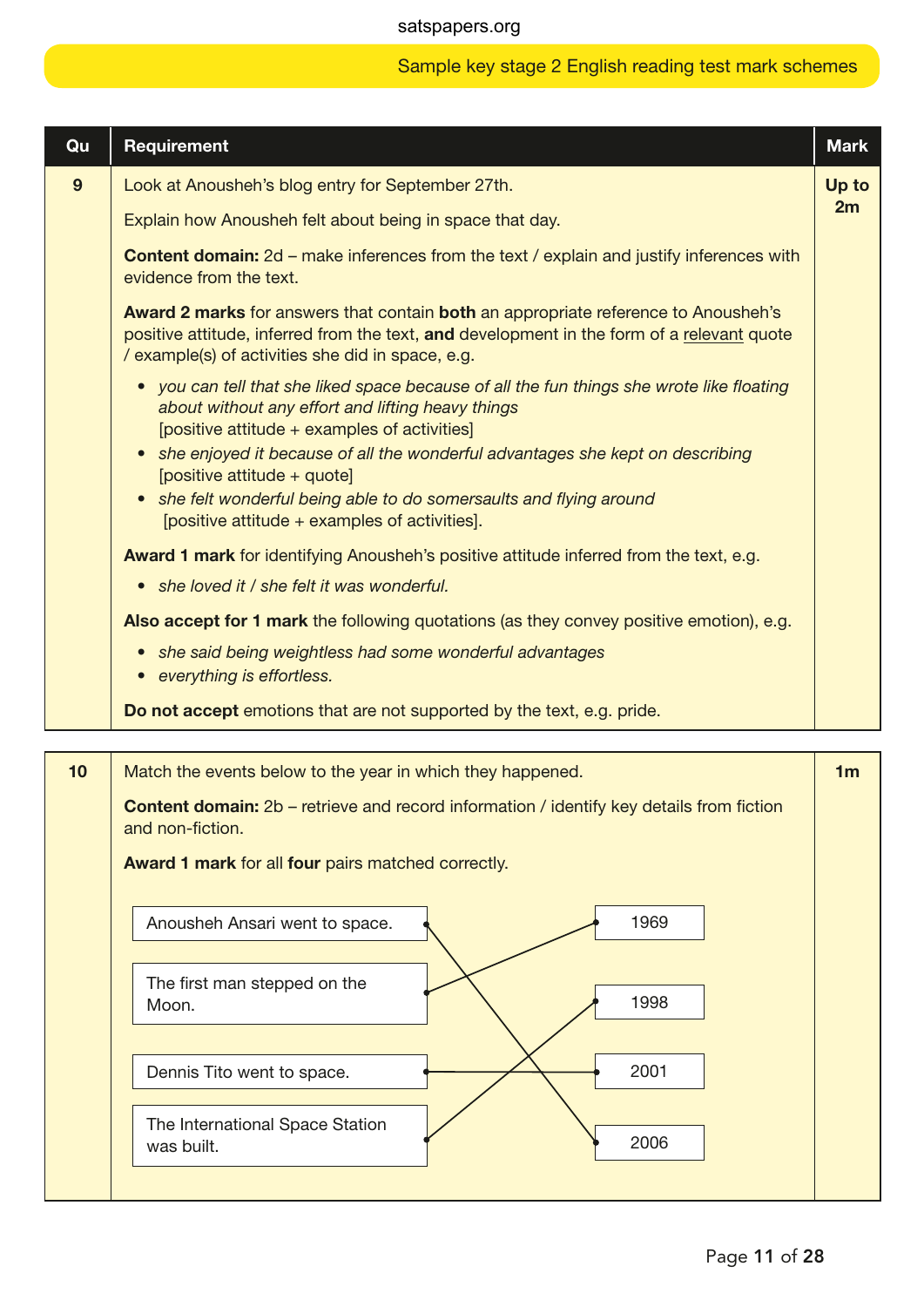## Section 1: Space Tourism

| Qu | Requirement                                                                                                                |      |                |  | <b>Mark</b> |  |  |
|----|----------------------------------------------------------------------------------------------------------------------------|------|----------------|--|-------------|--|--|
| 11 | Using information from the text, tick one box in each row to show whether each<br>statement is a fact or an opinion.       |      |                |  |             |  |  |
|    | <b>Content domain:</b> 2d – make inferences from the text / explain and justify inferences with<br>evidence from the text. |      |                |  |             |  |  |
|    | <b>Award 1 mark for all four correct.</b>                                                                                  |      |                |  |             |  |  |
|    |                                                                                                                            | Fact | <b>Opinion</b> |  |             |  |  |
|    | Anousheh Ansari kept an online diary.                                                                                      |      |                |  |             |  |  |
|    | Brushing your teeth in space is a joy.                                                                                     |      |                |  |             |  |  |
|    | Being weightless is endlessly entertaining.                                                                                |      |                |  |             |  |  |
|    | Tourists can stay on the International<br>Space Station.                                                                   |      |                |  |             |  |  |
|    |                                                                                                                            |      |                |  |             |  |  |
|    |                                                                                                                            |      |                |  |             |  |  |

| 12 | $\ldots$ in a flash (page 6)                                                                                   | 1 <sub>m</sub> |  |
|----|----------------------------------------------------------------------------------------------------------------|----------------|--|
|    | What does this tell you about the burning of rocks in space?                                                   |                |  |
|    | <b>Content domain:</b> 2g – identify / explain how meaning is enhanced through choice of<br>words and phrases. |                |  |
|    | <b>Award 1 mark</b> for either acceptable point:                                                               |                |  |
|    | 1. the rock burns very quickly, e.g.                                                                           |                |  |
|    | • they burn quickly / suddenly / instantly                                                                     |                |  |
|    | it happens fast.<br>$\bullet$                                                                                  |                |  |
|    | 2. the rock burns brightly, e.g.                                                                               |                |  |
|    | • when the rock burns you get a dazzling light.                                                                |                |  |
|    | Do not accept reference to speed of travel, e.g.                                                               |                |  |
|    | they go / fly / travel very quickly.                                                                           |                |  |
|    |                                                                                                                |                |  |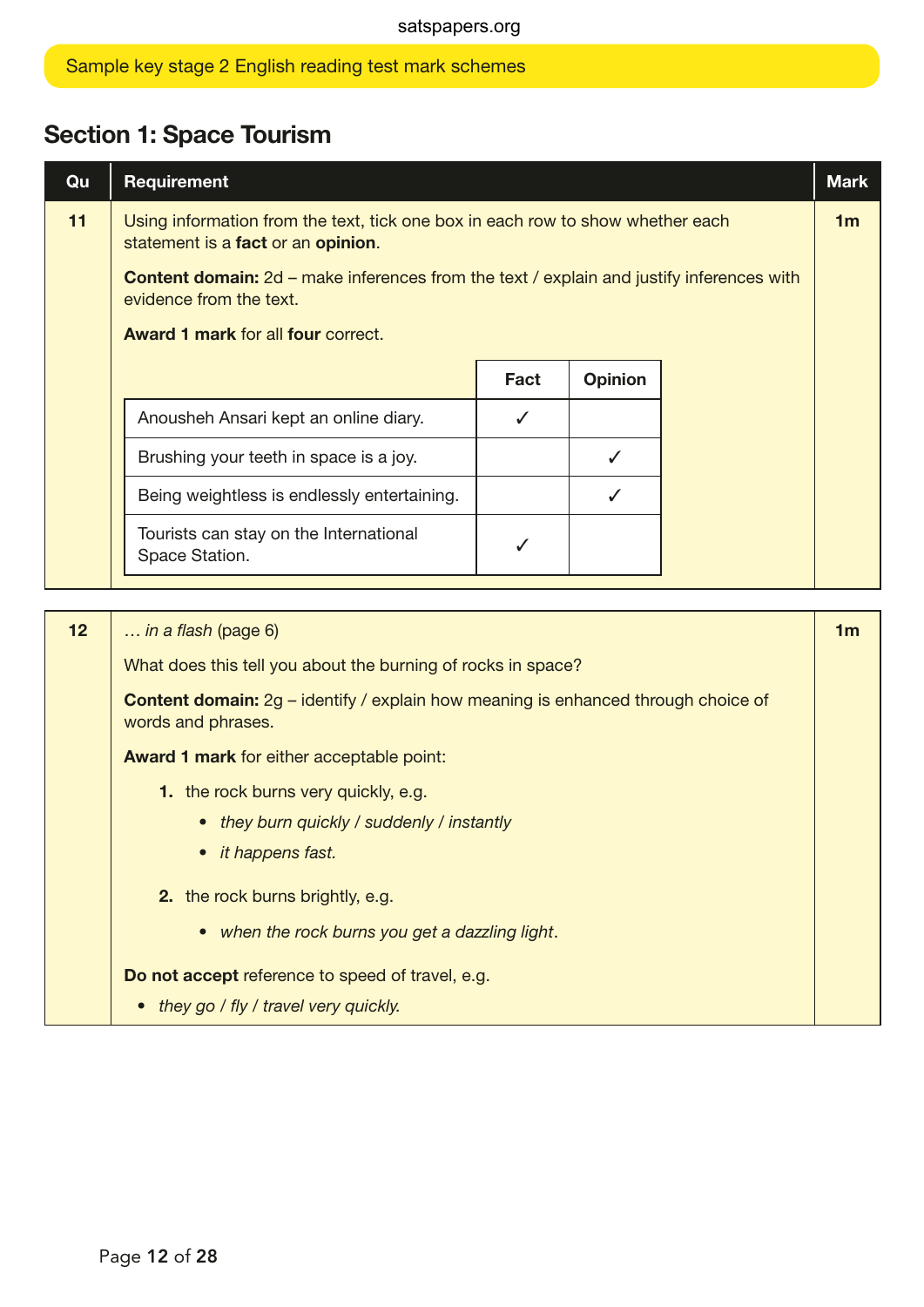| Qu | Requirement                                                                        | <b>Mark</b> |  |  |  |  |
|----|------------------------------------------------------------------------------------|-------------|--|--|--|--|
| 13 | Find out when a meteor shower is due and arrange to go star spotting with an adult |             |  |  |  |  |
|    | In this sentence, the word arrange is closest in meaning to                        |             |  |  |  |  |
|    | <b>Content domain:</b> $2a - give / explain the meaning of words in context.$      |             |  |  |  |  |
|    | <b>Award 1 mark</b> for the correct option ticked.                                 |             |  |  |  |  |
|    | set out.                                                                           |             |  |  |  |  |
|    | meet.                                                                              |             |  |  |  |  |
|    | pack up.                                                                           |             |  |  |  |  |
|    | plan.                                                                              |             |  |  |  |  |

| 14 | How does the information on page 6 make it sound easy to be a star spotter?                                                | 2m |
|----|----------------------------------------------------------------------------------------------------------------------------|----|
|    | Give two ways.                                                                                                             |    |
|    | <b>Content domain:</b> 2d – make inferences from the text / explain and justify inferences with<br>evidence from the text. |    |
|    | <b>Award 1 mark</b> for reference to any of the following acceptable points from page 6, up to<br>a maximum of 2 marks:    |    |
|    | 1. accessible location, e.g.                                                                                               |    |
|    | • You don't have to travel far to do it                                                                                    |    |
|    | • You don't have to be in space (to see them)                                                                              |    |
|    | • You don't have to leave Earth.                                                                                           |    |
|    | 2. you do not need specialist equipment, e.g.                                                                              |    |
|    | • You can do it with things you'll have in the house                                                                       |    |
|    | • You don't need a telescope or binoculars                                                                                 |    |
|    | • You don't need any expensive equipment                                                                                   |    |
|    | • It sounds easy because all you need is a nice spot, a blanket, pillow and<br>torch.                                      |    |
|    | 3. you don't need an expert to show you how to do it, e.g.                                                                 |    |
|    | • You just need to go with an adult, they don't need to know anything about<br>space.                                      |    |
|    | Do not accept answers that are focussed on the structure of page 6, e.g.                                                   |    |
|    | the instructions are laid out clearly.                                                                                     |    |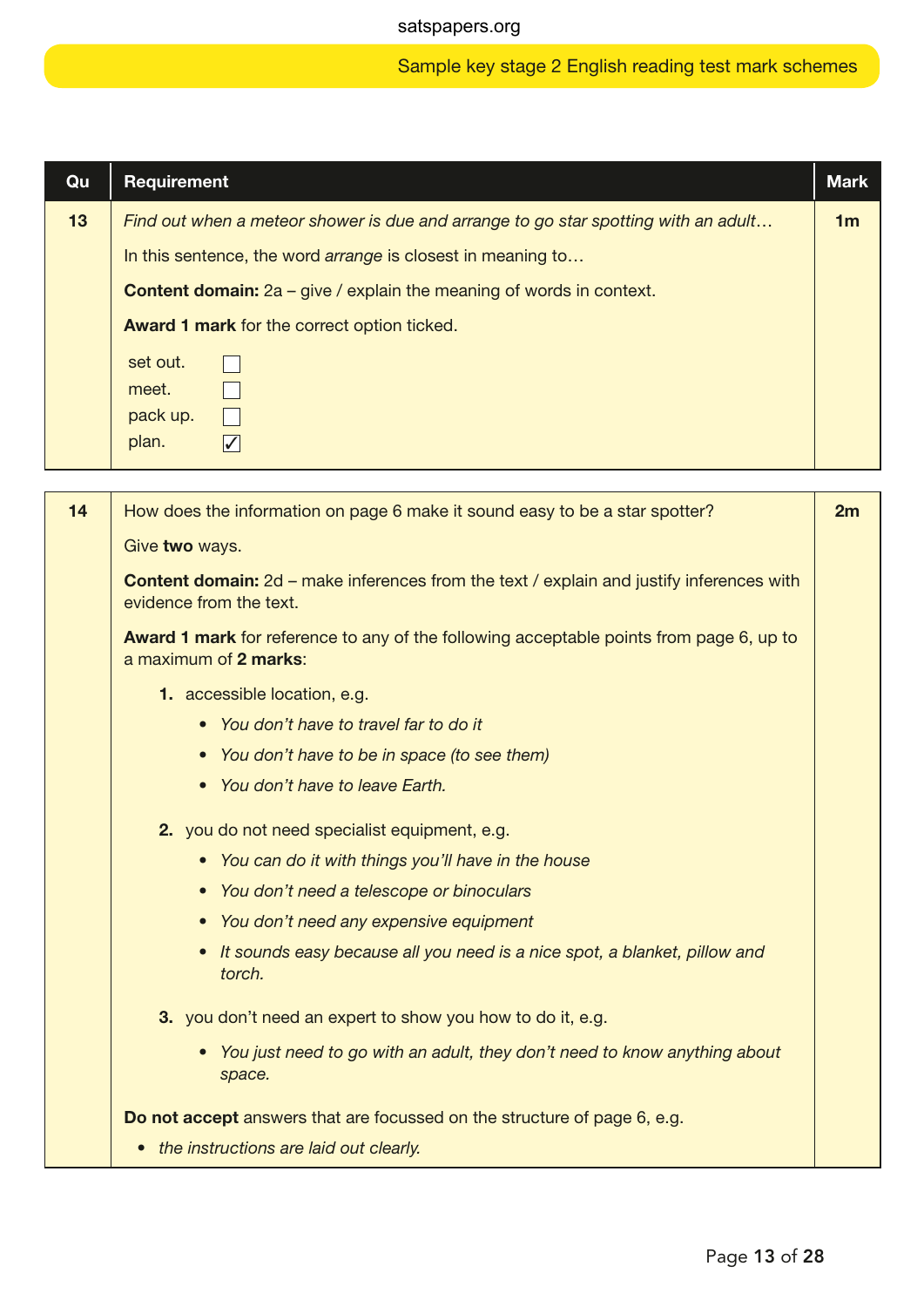## Section 1: Space Tourism

| Qu | Requirement                                                                                                         |             |              |  | <b>Mark</b> |  |  |
|----|---------------------------------------------------------------------------------------------------------------------|-------------|--------------|--|-------------|--|--|
| 15 | Tick true or false in the following table to show what you should do when spotting<br>shooting stars.               |             |              |  |             |  |  |
|    | <b>Content domain:</b> 2b – retrieve and record information / identify key details from fiction<br>and non-fiction. |             |              |  |             |  |  |
|    | <b>Award 1 mark for all four correct.</b>                                                                           |             |              |  |             |  |  |
|    |                                                                                                                     | <b>True</b> | <b>False</b> |  |             |  |  |
|    | Take warm clothes, a blanket, a pillow and a torch.                                                                 | ✔           |              |  |             |  |  |
|    | Stay close to town.                                                                                                 |             | ✓            |  |             |  |  |
|    | Point your torch up to the sky.                                                                                     |             |              |  |             |  |  |
|    | You must have binoculars.                                                                                           |             |              |  |             |  |  |
|    |                                                                                                                     |             |              |  |             |  |  |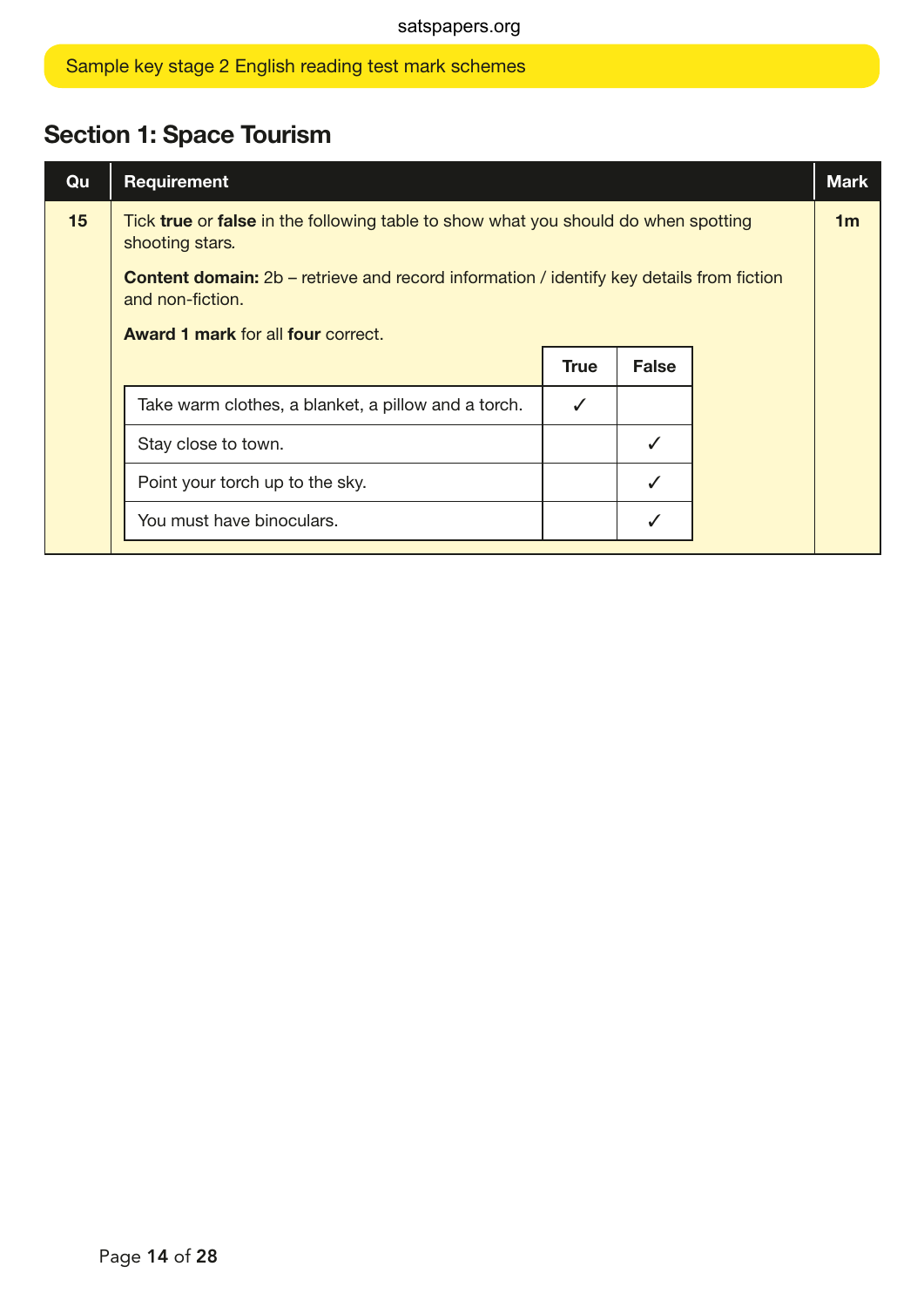Sample key stage 2 English reading test mark schemes

#### <span id="page-14-0"></span>Section 2: Giants

| Requirement                                                                                                                                                                                                                                                                                                                                                                                   | <b>Mark</b>                                                                                                                            |
|-----------------------------------------------------------------------------------------------------------------------------------------------------------------------------------------------------------------------------------------------------------------------------------------------------------------------------------------------------------------------------------------------|----------------------------------------------------------------------------------------------------------------------------------------|
| What does the 'giant' do to frighten the snail?                                                                                                                                                                                                                                                                                                                                               | 1 <sub>m</sub>                                                                                                                         |
| <b>Content domain:</b> 2b – retrieve and record information / identify key details from fiction<br>and non-fiction.                                                                                                                                                                                                                                                                           |                                                                                                                                        |
| Award 1 mark for reference to touching the snail's threads / stalks / eyes.                                                                                                                                                                                                                                                                                                                   |                                                                                                                                        |
| What does the 'giant' do to frighten the frog?                                                                                                                                                                                                                                                                                                                                                | 1 <sub>m</sub>                                                                                                                         |
| <b>Content domain:</b> 2b – retrieve and record information / identify key details from fiction<br>and non-fiction.                                                                                                                                                                                                                                                                           |                                                                                                                                        |
| <b>Award 1 mark</b> for reference to picking the frog up / clutching it in his fist.                                                                                                                                                                                                                                                                                                          |                                                                                                                                        |
|                                                                                                                                                                                                                                                                                                                                                                                               | 1 <sub>m</sub>                                                                                                                         |
|                                                                                                                                                                                                                                                                                                                                                                                               |                                                                                                                                        |
|                                                                                                                                                                                                                                                                                                                                                                                               |                                                                                                                                        |
| <b>Content domain:</b> 2b – retrieve and record information / identify key details from fiction<br>and non-fiction.<br>Award 1 mark for answers where the pupil has circled one or both eyes, or eyes and<br>eye stalks on the image of the snail, e.g.<br>Do not accept answers where the pupil has not circled the eyes, or where more than<br>just the eyes (and stalks) are circled, e.g. |                                                                                                                                        |
|                                                                                                                                                                                                                                                                                                                                                                                               | Gentle, and small, and frail<br>Which part of the snail do these words describe?<br>Circle the part of the snail in the picture below. |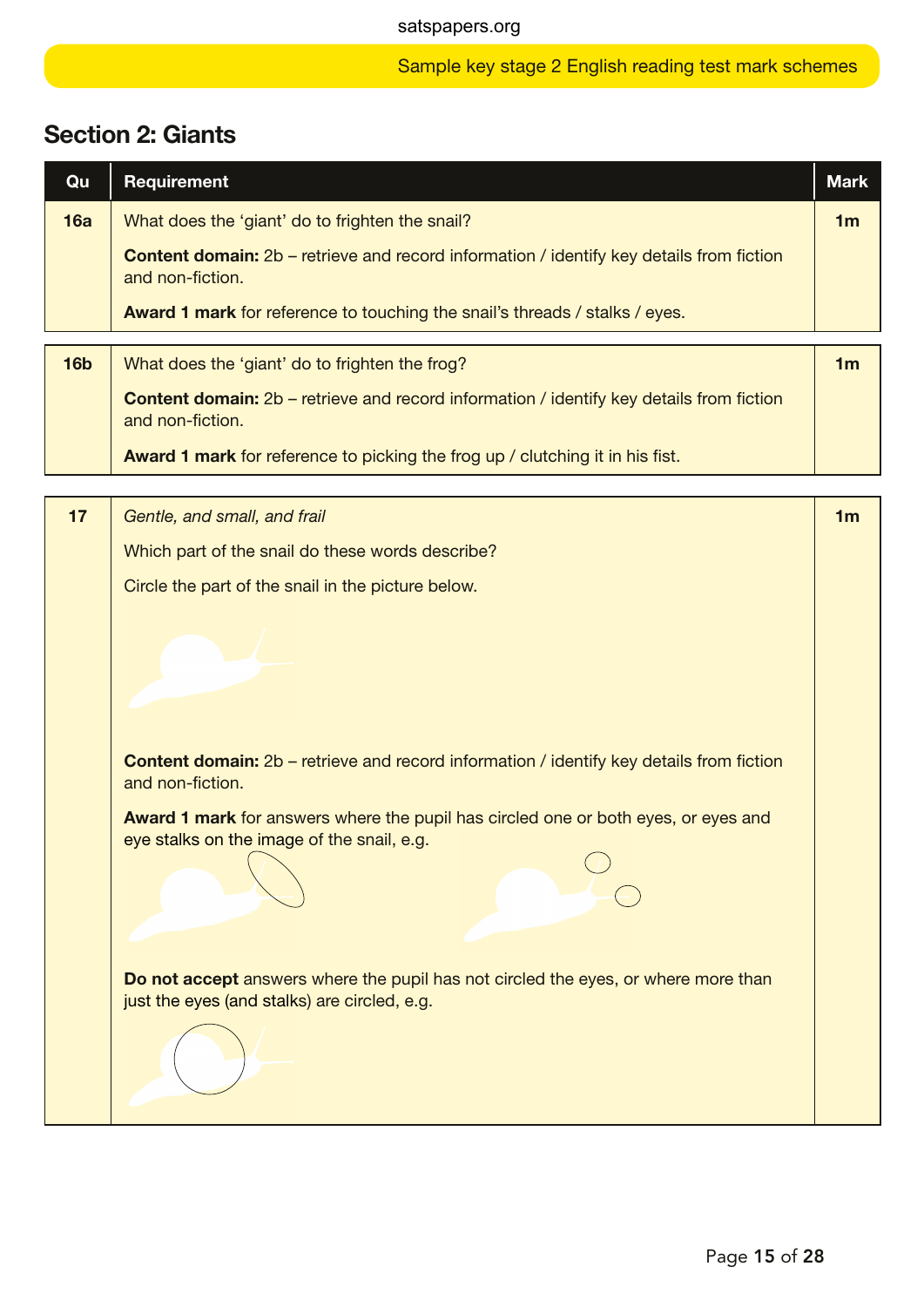## Section 2: Giants

| Qu | Requirement                                                                                                                | <b>Mark</b>    |
|----|----------------------------------------------------------------------------------------------------------------------------|----------------|
| 18 | Gentle, and small, and frail                                                                                               | 1 <sub>m</sub> |
|    | How do these words make the reader feel about the snail?                                                                   |                |
|    | <b>Content domain:</b> 2d – make inferences from the text / explain and justify inferences with<br>evidence from the text. |                |
|    | <b>Award 1 mark</b> for answers that refer to concern / empathy, e.g.                                                      |                |
|    | sorry for it<br>$\bullet$                                                                                                  |                |
|    | sympathy<br>worried about it                                                                                               |                |
|    | • you'd want to protect it.                                                                                                |                |
|    | Also accept answers that recognise the snail is being treated unfairly, e.g.                                               |                |
|    | angry for it<br>$\bullet$                                                                                                  |                |
|    | upset about what's happening to it.                                                                                        |                |
|    | Do not accept answers that refer to the snail rather than the reader's feelings, e.g.                                      |                |
|    | it's got a thin shell<br>$\bullet$<br>· it's really delicate.                                                              |                |
|    |                                                                                                                            |                |
| 19 | How does the snail behave when it is afraid?                                                                               | 1 <sub>m</sub> |
|    | Give two ways.                                                                                                             |                |
|    | <b>Content domain:</b> 2b – retrieve and record information / identify key details from fiction<br>and non-fiction.        |                |
|    | <b>Award 1 mark for two of the following acceptable points:</b>                                                            |                |
|    | 1. (the speed or urgency with which) it retracts its eyes, e.g.                                                            |                |
|    | the contract of the contract of the contract of the contract of the contract of the contract of the contract of            |                |

- *it snatches its eyes back in.*
- 2. (the speed or urgency with which) it goes into its shell, e.g.
	- *it quickly disappears into its shell*
	- *it goes into its shell*.
- 3. it cowers
- 4. it quivers.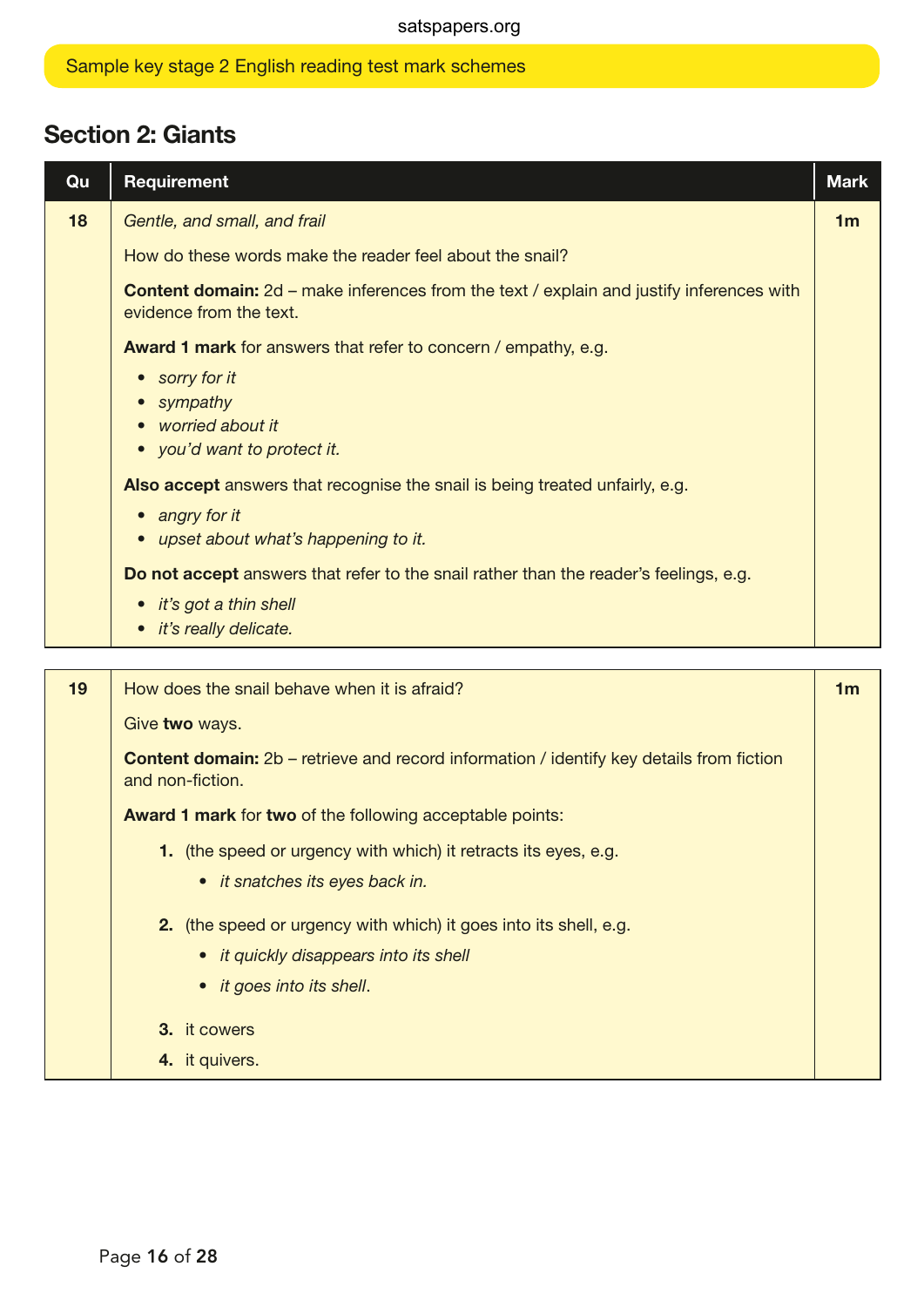| Qu | Requirement                                                                                                             | <b>Mark</b>    |
|----|-------------------------------------------------------------------------------------------------------------------------|----------------|
| 20 | Into your pitiful shell, so brittle and thin                                                                            | 1 <sub>m</sub> |
|    | In this line, the word brittle is closest in meaning to                                                                 |                |
|    | <b>Content domain:</b> 2a – give / explain the meaning of words in context.                                             |                |
|    | <b>Award 1 mark</b> for the correct option ticked.                                                                      |                |
|    | shiny.                                                                                                                  |                |
|    | soft.                                                                                                                   |                |
|    | delicate.<br>$\overline{\checkmark}$<br>rough.                                                                          |                |
|    |                                                                                                                         |                |
| 21 | Explain two things that the words emerald scrap suggest about the frog.                                                 | 2m             |
|    | <b>Content domain:</b> 2a – give / explain the meaning of words in context.                                             |                |
|    |                                                                                                                         |                |
|    | Award 2 marks for responses that interpret both emerald and scrap:                                                      |                |
|    | Acceptable points for emerald:                                                                                          |                |
|    | 1. green<br>2. high value                                                                                               |                |
|    | 3. sparkling / shiny                                                                                                    |                |
|    | Acceptable points for scrap:                                                                                            |                |
|    | 4. insignificance or smallness                                                                                          |                |
|    | 5. fragility                                                                                                            |                |
|    | 6. worthless / disposable / rubbish, e.g.                                                                               |                |
|    | It shows that the frog is like a precious stone, but it's like a scrap of rubbish<br>too. [AP2, AP6]                    |                |
|    | • Emerald tells us that the frog is green and scrap makes us realise that it is<br>tiny and unimportant. [AP1, AP4]     |                |
|    | It's green and it's small. [minimal AP1, AP4]                                                                           |                |
|    | Award 1 mark for an interpretation of either emerald or scrap from one or more of the<br>acceptable points, e.g.        |                |
|    | Emerald scrap reminds us that the frog is insignificant. [AP4]                                                          |                |
|    | It means the frog is little and worth nothing. [AP4, AP6]<br>$\bullet$                                                  |                |
|    | That it is a shimmery green. [AP3, AP1]<br>$\bullet$                                                                    |                |
|    | Do not accept answers that repeat the idea that this expression describes the frog or<br>that are vague / general, e.g. |                |
|    | It puts a clear picture in our minds                                                                                    |                |
|    | • It tells us what the frog looks like<br>• It means the frog is pretty / handsome / gross / horrible / ugly.           |                |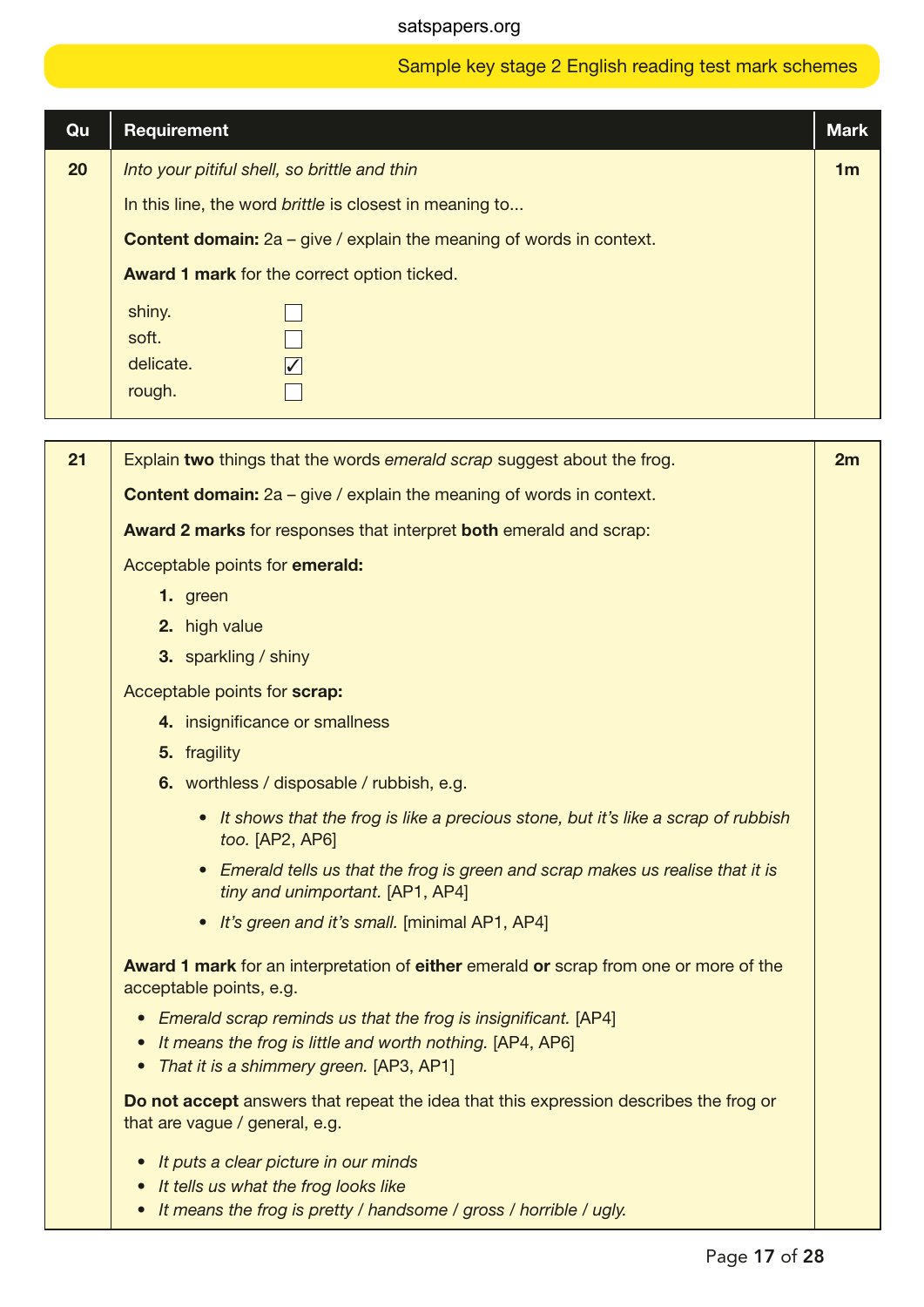#### Sample key stage 2 English reading test mark schemes

## Section 2: Giants

| Qu | <b>Requirement</b>                                                                                                         | <b>Mark</b> |
|----|----------------------------------------------------------------------------------------------------------------------------|-------------|
| 22 | What is the tremendous monster?                                                                                            | 1m          |
|    | <b>Content domain:</b> 2d – make inferences from the text / explain and justify inferences with<br>evidence from the text. |             |
|    | <b>Award 1 mark</b> for reference to the tremendous monster being a human.                                                 |             |
|    | Do not accept: It is a giant.                                                                                              |             |

| 23 | Just for the joy<br>Of watching you jump, scramble, tumble, fall                   | 1 <sub>m</sub> |
|----|------------------------------------------------------------------------------------|----------------|
|    | Find and copy two more words from the poem that show that the frog was frightened. |                |
|    | <b>Content domain:</b> 2a – give / explain the meaning of words in context.        |                |
|    | <b>Award 1 mark for two of the following acceptable points:</b>                    |                |
|    | <b>1.</b> trembling (throat)                                                       |                |
|    | 2. shivering                                                                       |                |
|    | 3. dread.                                                                          |                |

| 24 | What is the main message of the poem?                                          |  |
|----|--------------------------------------------------------------------------------|--|
|    | <b>Content domain:</b> 2c - summarise main ideas from more than one paragraph. |  |
|    | <b>Award 1 mark</b> for the correct option ticked.                             |  |
|    | People can learn a lot from holding small creatures.                           |  |
|    | People should think about how their actions affect others.                     |  |
|    | People are much bigger than frogs and snails.                                  |  |
|    | People should overcome their fear of nature.                                   |  |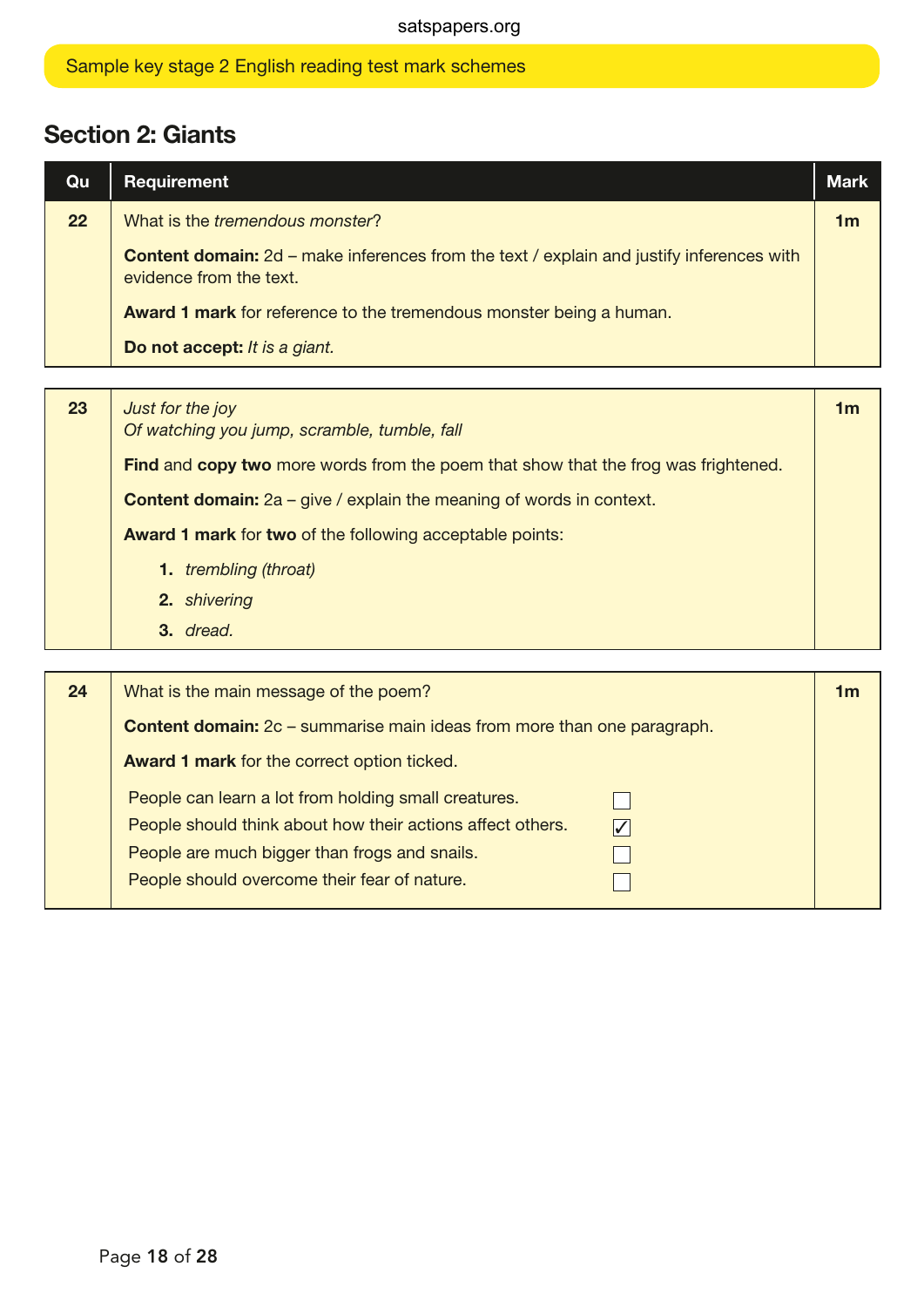Sample key stage 2 English reading test mark schemes

#### <span id="page-18-0"></span>Section 3: The Lost World

| Qu              | <b>Requirement</b>                                                                                                  | <b>Mark</b>    |  |  |
|-----------------|---------------------------------------------------------------------------------------------------------------------|----------------|--|--|
| 25a             | Circle the correct option to complete each sentence below.<br>1 <sub>m</sub>                                        |                |  |  |
|                 | <b>Content domain:</b> 2b – retrieve and record information / identify key details from fiction<br>and non-fiction. |                |  |  |
|                 | <b>Award 1 mark</b> for the correct option indicated.                                                               |                |  |  |
|                 | The story is told from the perspective of                                                                           |                |  |  |
|                 | Professor<br>Professor<br><b>Malone</b><br>Lord John<br>Summerlee<br>Challenger                                     |                |  |  |
| 25 <sub>b</sub> | At the start of the extract, the men entered the forest                                                             | 1 <sub>m</sub> |  |  |
|                 | <b>Content domain:</b> 2a – give / explain the meaning of words in context.                                         |                |  |  |
|                 | Award 1 mark for the correct option indicated.                                                                      |                |  |  |
|                 | carefully<br>quickly<br>fearfully<br>noisily                                                                        |                |  |  |
|                 |                                                                                                                     |                |  |  |
| <b>25c</b>      | There, they came to a patch where the stream was                                                                    | 1 <sub>m</sub> |  |  |
|                 | <b>Content domain:</b> 2b – retrieve and record information / identify key details from fiction<br>and non-fiction. |                |  |  |
|                 | <b>Award 1 mark</b> for the correct option indicated.                                                               |                |  |  |
|                 | bigger<br>smaller<br>faster<br>slower                                                                               |                |  |  |
|                 |                                                                                                                     |                |  |  |
| 25d             | The ferns here were spaced                                                                                          | 1 <sub>m</sub> |  |  |
|                 | <b>Content domain:</b> 2b – retrieve and record information / identify key details from fiction<br>and non-fiction. |                |  |  |
|                 | Award 1 mark for the correct option indicated.                                                                      |                |  |  |
|                 | randomly<br>regularly<br>carefully<br>equally                                                                       |                |  |  |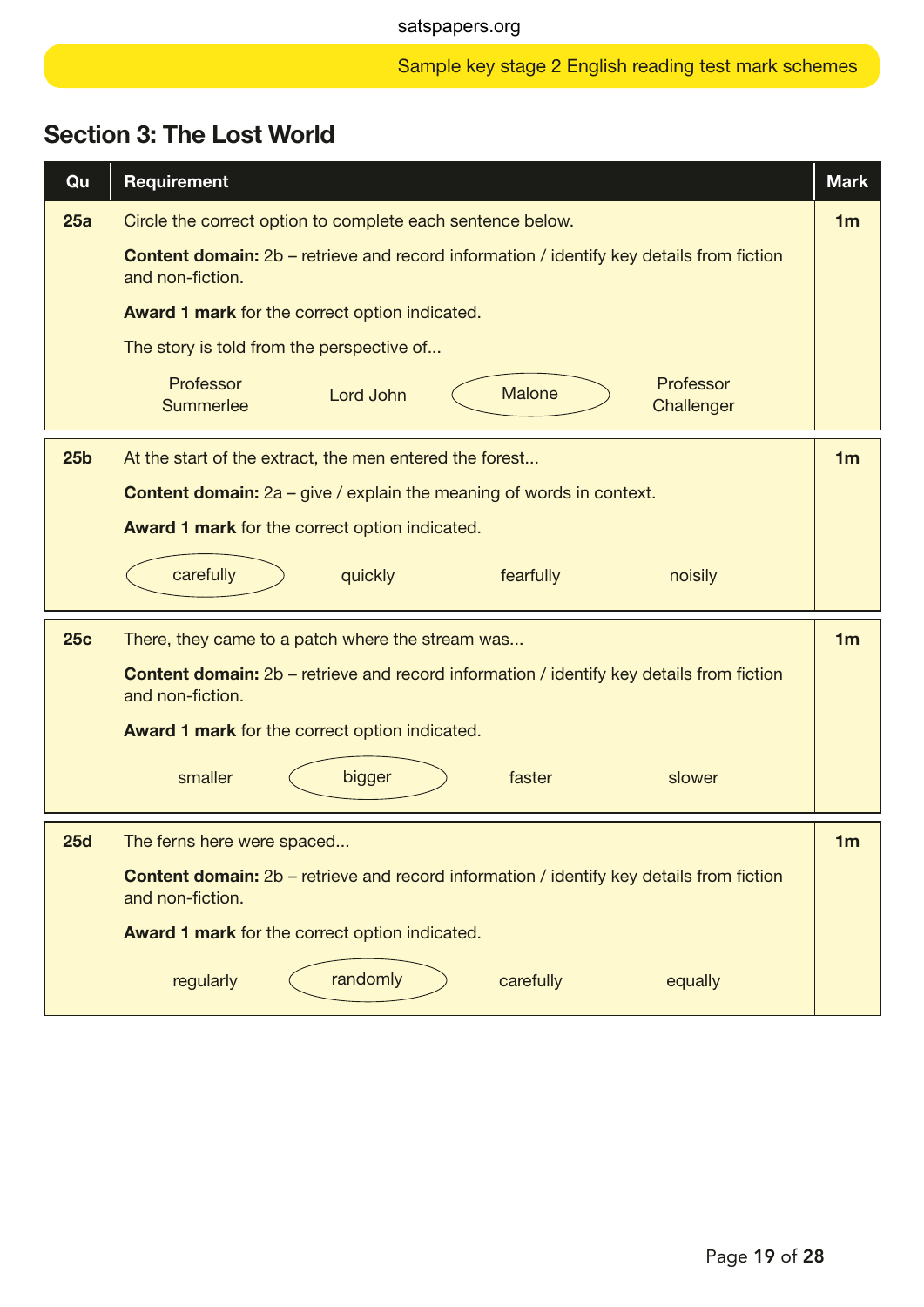#### Section 3: The Lost World

| Qu | Requirement                                                                                                                | <b>Mark</b>    |
|----|----------------------------------------------------------------------------------------------------------------------------|----------------|
| 26 | How far into the forest did the stream become a considerable bog?                                                          | 1 <sub>m</sub> |
|    | <b>Content domain:</b> 2b – retrieve and record information / identify key details from fiction<br>and non-fiction.        |                |
|    | <b>Award 1 mark</b> for: (After a) few hundred yards.                                                                      |                |
|    |                                                                                                                            |                |
| 27 | How does the first paragraph suggest that the characters are in a 'lost world'?                                            | 1 <sub>m</sub> |
|    | <b>Content domain:</b> 2d – make inferences from the text / explain and justify inferences with<br>evidence from the text. |                |
|    | Award 1 mark for reference to either acceptable point:                                                                     |                |
|    | 1. it is referred to as 'the unknown'                                                                                      |                |
|    | 2. they entered cautiously.                                                                                                |                |
|    | Do not accept reference to it being overgrown.                                                                             |                |
|    |                                                                                                                            |                |
| 28 | In the paragraph beginning, There were, as I sayMalone compares the iguanodons to<br>different animals.                    | 1 <sub>m</sub> |
|    | How do these comparisons help the reader understand what the iguanodons look like?                                         |                |
|    | <b>Content domain:</b> 2d – make inferences from the text / explain and justify inferences with<br>evidence from the text. |                |
|    | <b>Award 1 mark</b> for reference to providing a comparison to something the reader will<br>recognise, e.g.                |                |
|    | • because we know how big elephants are                                                                                    |                |
|    |                                                                                                                            |                |
|    | we know what lizard's skin is like<br>• it compares them to animals we know.                                               |                |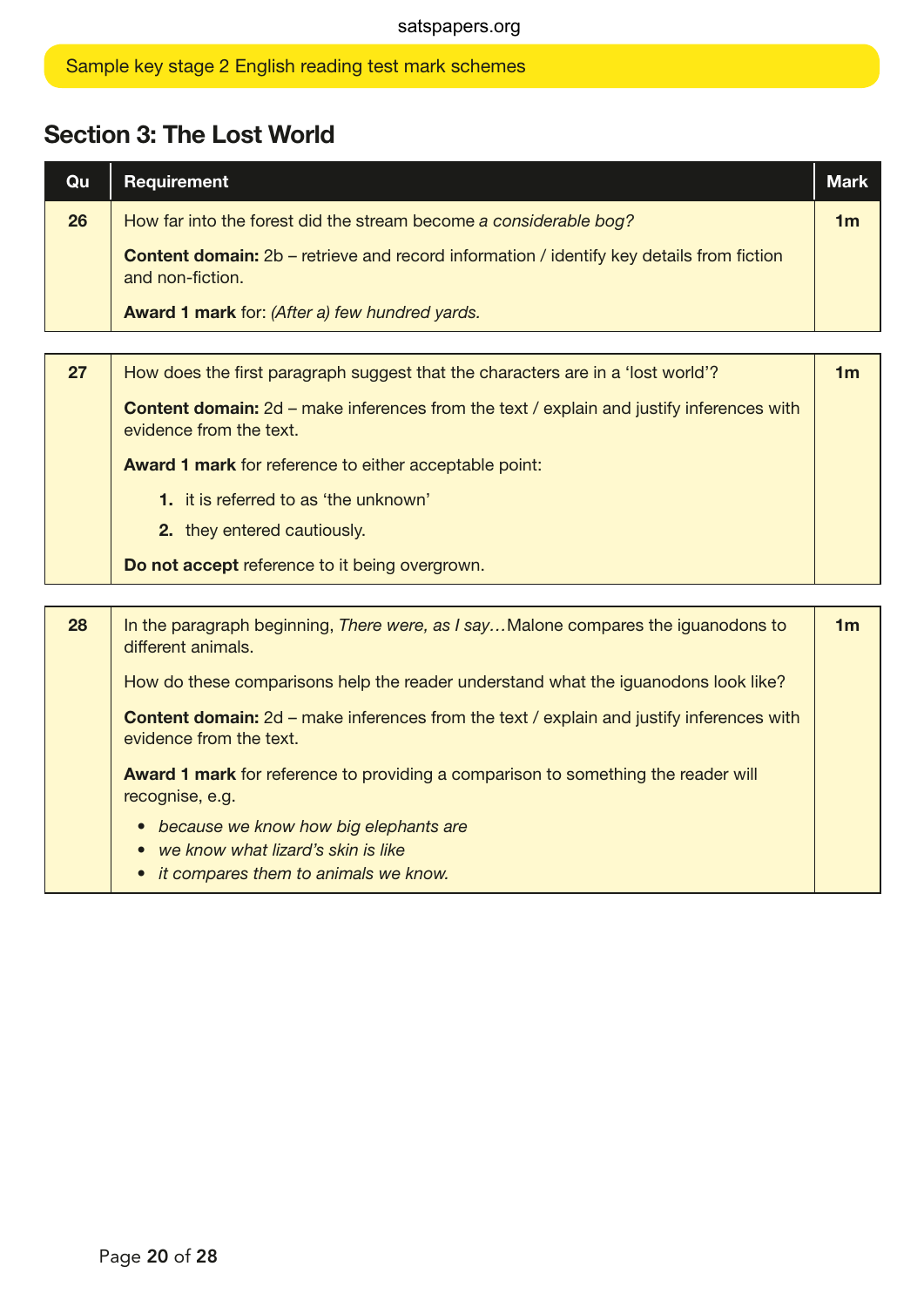| Requirement                                                               |                                                                                                                                                                                                    |
|---------------------------------------------------------------------------|----------------------------------------------------------------------------------------------------------------------------------------------------------------------------------------------------|
|                                                                           | The iguanodons are described as <i>inoffensive brutes</i>                                                                                                                                          |
|                                                                           | Look at the paragraph beginning: I do not know how long (page 8).                                                                                                                                  |
| they were both inoffensive and brutes.                                    | Explain how the descriptions of the iguanodons in this paragraph support the idea that                                                                                                             |
| Use evidence from the text to support your answer.                        |                                                                                                                                                                                                    |
| evidence from the text.                                                   | <b>Content domain:</b> 2d – make inferences from the text / explain and justify inferences with                                                                                                    |
| <b>Acceptable Points</b>                                                  | <b>Likely evidence (accept paraphrase)</b>                                                                                                                                                         |
| inoffensive                                                               |                                                                                                                                                                                                    |
| 1. acted like children /<br>playful                                       | • little ones played round their parents<br>• unwieldy gambols<br>bounding into the air                                                                                                            |
| 2. they are herbivores /<br>vegetarians                                   | • reaching a bunch of foliage                                                                                                                                                                      |
| 3. being together as a<br>family / looking after<br>their young           | • little ones played round their parents<br>• followed by its mate and its three enormous infants                                                                                                  |
| 4. the men don't find<br>them frightening /<br>they don't harm<br>the men | • I do not know how long we stayed gazing<br>• this marvellous spectacle                                                                                                                           |
| 5. slow movement                                                          | slowly lurched                                                                                                                                                                                     |
| <b>brutes</b>                                                             |                                                                                                                                                                                                    |
| 6. strength                                                               | • tore it down as if it had been a sapling<br>• the strength of the parents seemed to be limitless                                                                                                 |
| 7. huge size                                                              | • dull thuds<br><i>its three enormous infants</i><br>put his forelegs round the trunk of the tree<br>their heads high above the brushwood<br>tore it down as if it had been a sapling<br>• lurched |
| 8. the way they move                                                      | • unwieldy gambols<br>dull thuds<br>lurched off                                                                                                                                                    |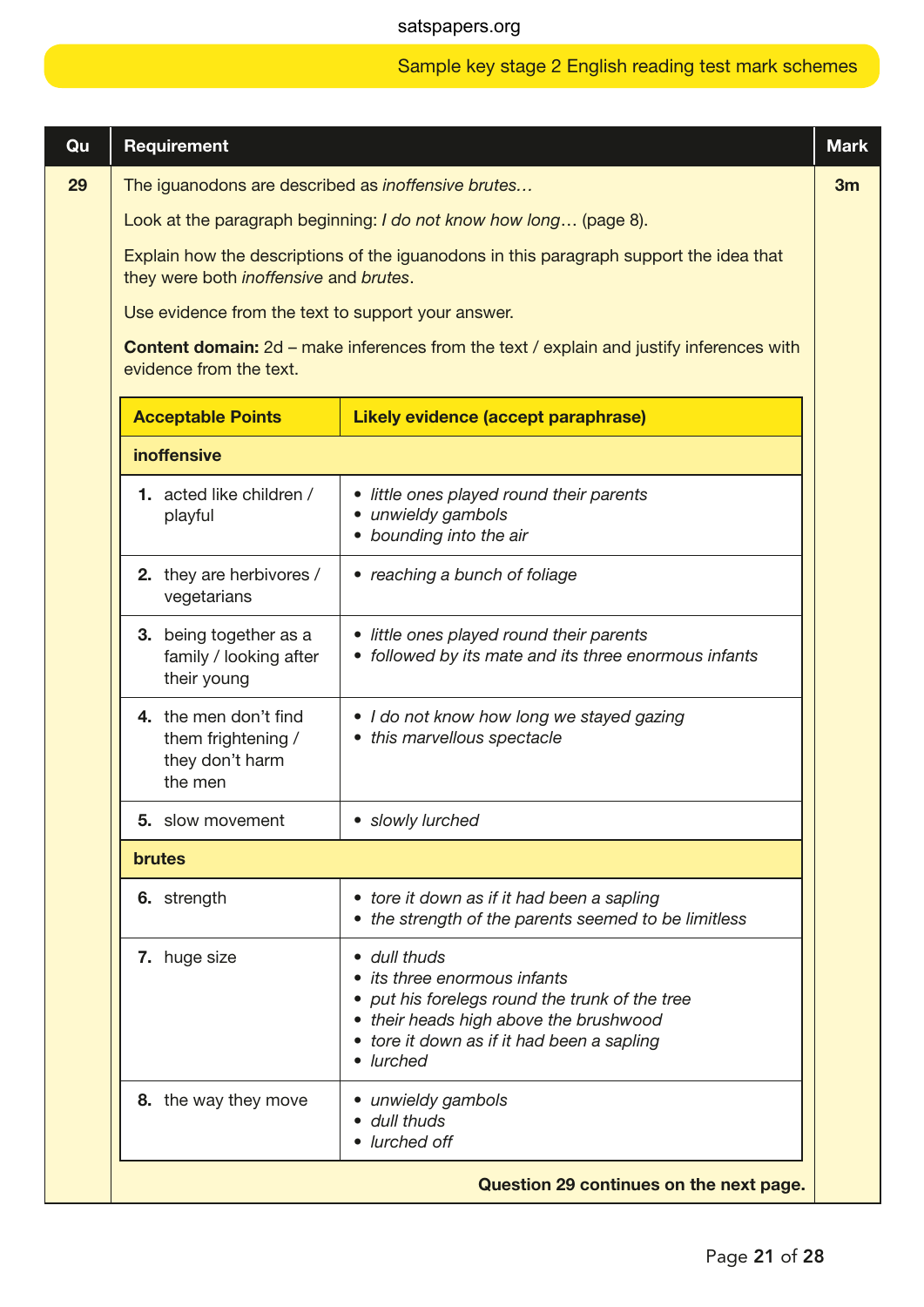## Section 3: The Lost World

| Qu | Requirement                                                                                                                                                                                                                                                                                                                                                                                                                                                                                                                                                                                                                                                                                                                                                                                                                                                                                                                                                                                                                                   | <b>Mark</b> |
|----|-----------------------------------------------------------------------------------------------------------------------------------------------------------------------------------------------------------------------------------------------------------------------------------------------------------------------------------------------------------------------------------------------------------------------------------------------------------------------------------------------------------------------------------------------------------------------------------------------------------------------------------------------------------------------------------------------------------------------------------------------------------------------------------------------------------------------------------------------------------------------------------------------------------------------------------------------------------------------------------------------------------------------------------------------|-------------|
|    | Award 3 marks for a response that identifies one acceptable point for <i>inoffensive</i> and<br>one acceptable point for brutes, both with evidence, e.g.                                                                                                                                                                                                                                                                                                                                                                                                                                                                                                                                                                                                                                                                                                                                                                                                                                                                                     |             |
|    | it explains that the iguanodons were harmless because it says they eat foliage which<br>$\bullet$<br>means they are vegetarians. It also says 'I do not know how long we have stared at<br>this spectacle' which means they hadn't tried to hurt them or kill them when most<br>dinosaurs would have tried to kill them for food. They were like brutes because they<br>were so strong and pulled out trees without any effort. $[AP2 - inoffensive + ev, AP4 -$<br>$inv$ inoffensive + ev and AP6 - brutes + ev]<br>They were not offensive as they let the men stare at them for ages and they didn't<br>$\bullet$<br>attack them. But they were also like brutes as they were strong and pulled trees up<br>really easily. [AP4 - inoffensive $+$ ev and AP6 - brutes $+$ ev]<br>• You could tell that they were inoffensive because they were playing. One of the<br>parents was followed by its mate so they were friendly. It says they lurched which<br>makes them sound big and heavy. [AP1, AP3 - inoffensive + ev, AP7 brutes + ev] |             |
|    | Award 2 marks for a response that identifies one acceptable point for <i>inoffensive</i> and<br>one acceptable point for brutes, one with evidence, e.g.                                                                                                                                                                                                                                                                                                                                                                                                                                                                                                                                                                                                                                                                                                                                                                                                                                                                                      |             |
|    | • They were very strong as they could tear down a tree. And the children played lots<br>of games [AP6 - brutes + ev and AP1 - inoffensive]                                                                                                                                                                                                                                                                                                                                                                                                                                                                                                                                                                                                                                                                                                                                                                                                                                                                                                    |             |
|    | They were moving really slowly because he says they lurched. They were also huge.<br>[AP5 - inoffensive + ev and AP7 - brutes]                                                                                                                                                                                                                                                                                                                                                                                                                                                                                                                                                                                                                                                                                                                                                                                                                                                                                                                |             |
|    | Award 1 mark for two acceptable points, one for <i>inoffensive</i> and one for <i>brutes</i> or one<br>acceptable point with evidence for either inoffensive or brutes, e.g.                                                                                                                                                                                                                                                                                                                                                                                                                                                                                                                                                                                                                                                                                                                                                                                                                                                                  |             |
|    | • They are vegetarians but they are really strong<br>[AP2 - inoffensive and AP6 - brutes]                                                                                                                                                                                                                                                                                                                                                                                                                                                                                                                                                                                                                                                                                                                                                                                                                                                                                                                                                     |             |
|    | It explains that the iguanodons are harmless by saying they eat foliage so they are<br>$\bullet$<br>vegetarians. Also the little ones play around in 'unwieldy gambols' giving a cute<br>impression. [AP2 - inoffensive + ev, AP1- inoffensive + ev]                                                                                                                                                                                                                                                                                                                                                                                                                                                                                                                                                                                                                                                                                                                                                                                          |             |
|    | They must have weighed a lot because they made dull thuds when they fell over.<br>$\bullet$<br>$[AP7 - brutes + ev]$                                                                                                                                                                                                                                                                                                                                                                                                                                                                                                                                                                                                                                                                                                                                                                                                                                                                                                                          |             |
|    | Also accept, for a maximum of 1 mark, relevant quotations taken from the paragraph<br>without a link to an acceptable point, that evidence both inoffensive and brutes, e.g.                                                                                                                                                                                                                                                                                                                                                                                                                                                                                                                                                                                                                                                                                                                                                                                                                                                                  |             |
|    | The little ones played round their parents in unwieldy gambols<br>$\bullet$<br>It calls them little ones and enormous infants<br>$\bullet$                                                                                                                                                                                                                                                                                                                                                                                                                                                                                                                                                                                                                                                                                                                                                                                                                                                                                                    |             |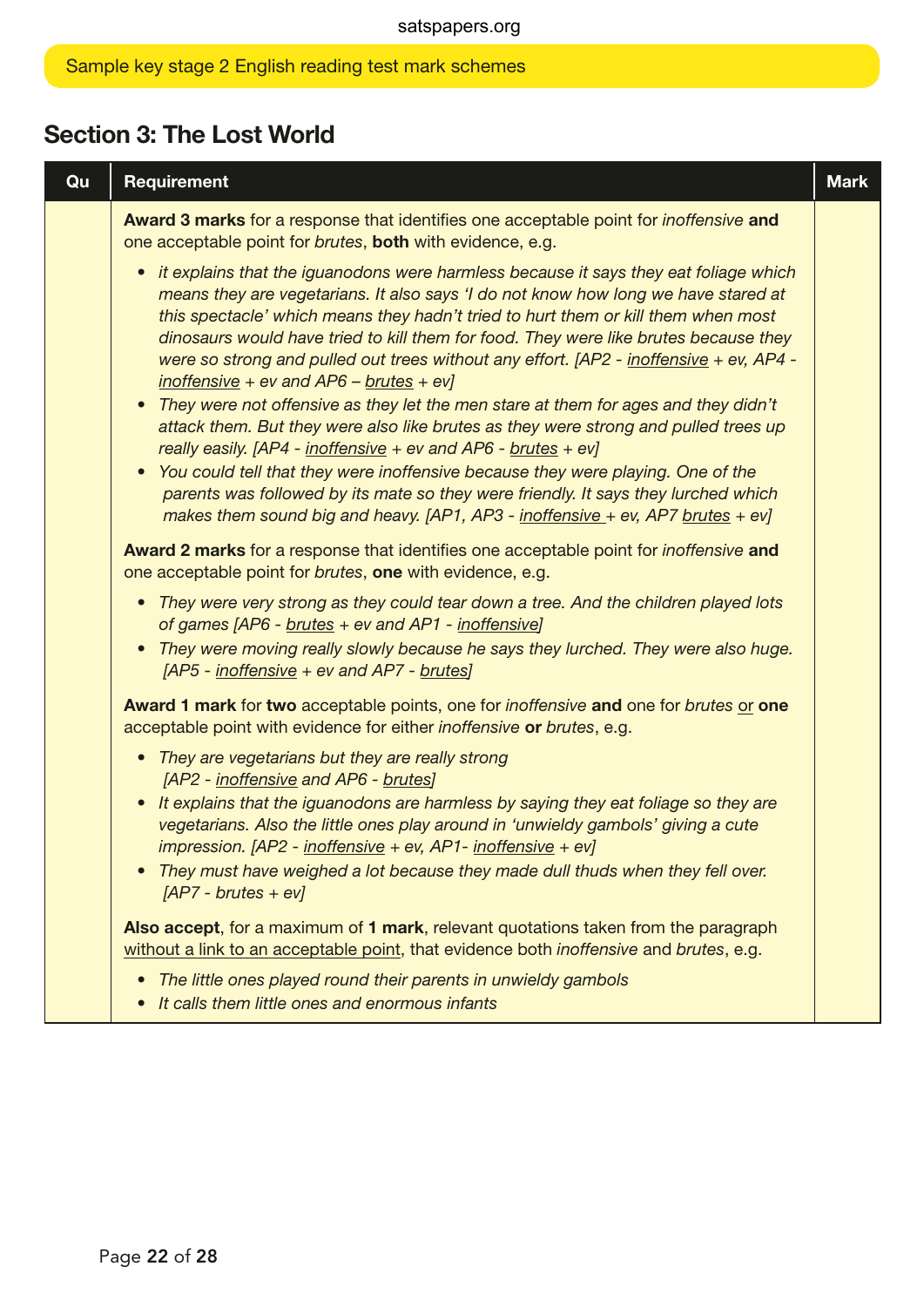| Qu | Requirement                                                                 | <b>Mark</b>    |
|----|-----------------------------------------------------------------------------|----------------|
| 30 | Look at the paragraph beginning: I do not know how long                     | 1 <sub>m</sub> |
|    | The word <i>unwieldy</i> in this paragraph is closest in meaning to         |                |
|    | <b>Content domain:</b> 2a – give / explain the meaning of words in context. |                |
|    | <b>Award 1 mark</b> for the correct option ticked.                          |                |
|    | fast.                                                                       |                |
|    | violent.                                                                    |                |
|    | clumsy.<br>$\vert\mathcal{J}\vert$                                          |                |
|    | gentle.                                                                     |                |

| 31 | Find and copy one word on page 9 that suggests Malone feels part of the team of<br>explorers. | 1m |
|----|-----------------------------------------------------------------------------------------------|----|
|    | <b>Content domain:</b> 2a - give / explain the meaning of words in context.                   |    |
|    | <b>Award 1 mark</b> for: (my) comrades.                                                       |    |

| 32 <sub>2</sub> | How can you tell that Professor Summerlee is an expert on dinosaurs?                                                       |  |  |
|-----------------|----------------------------------------------------------------------------------------------------------------------------|--|--|
|                 | <b>Content domain:</b> 2d – make inferences from the text / explain and justify inferences with<br>evidence from the text. |  |  |
|                 | <b>Award 1 mark</b> for one of the following acceptable points:                                                            |  |  |
|                 | 1. he knows what the tracks are / that they are dinosaur tracks                                                            |  |  |
|                 | <b>2.</b> he is completely fascinated (ecstasy) by the iguanodons / the opportunity to<br>study pre-historic life          |  |  |
|                 | 3. he knows that they are iguanodons / that they once lived in England.                                                    |  |  |
|                 | Do not accept he was a professor (he could be a professor of anything).                                                    |  |  |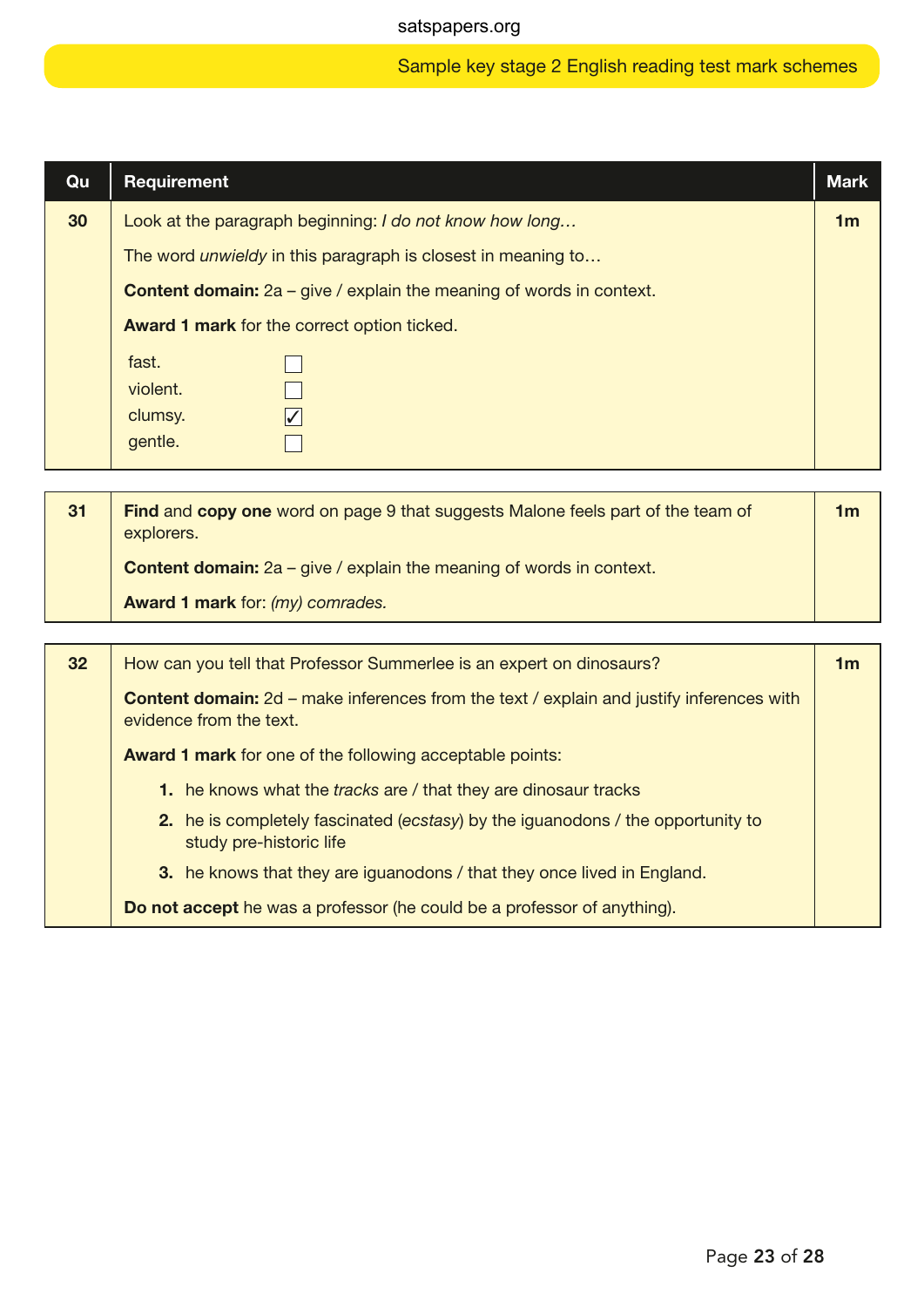#### Section 3: The Lost World

| Qu | Requirement                                                                                                    | <b>Mark</b> |
|----|----------------------------------------------------------------------------------------------------------------|-------------|
| 33 | Look at the paragraph beginning: I had the same feeling of mystery and danger around<br>US.                    | Up to<br>2m |
|    | Find and copy four different words from the rest of the paragraph that suggest danger.                         |             |
|    | <b>Content domain:</b> 2g – identify / explain how meaning is enhanced through choice of<br>words and phrases. |             |
|    | <b>Award 2 marks for four correct words and 1 mark for two or three correct words from</b><br>the list below:  |             |
|    | 1. gloom                                                                                                       |             |
|    | 2. menace                                                                                                      |             |
|    | 3. terrors                                                                                                     |             |
|    | 4. pounce                                                                                                      |             |
|    | 5. lair                                                                                                        |             |
|    | 6. crept.                                                                                                      |             |
|    |                                                                                                                |             |

34 Using information from the text, tick one box in each row to show whether each statement is true or false. Content domain: 2c – summarise main ideas from more than one paragraph. Award 1 mark for all four correct. True False Lord John saw the dinosaur tracks first.  $\sqrt{2}$ Professor Summerlee has faked the evidence. ✓ Professor Challenger worries people won't believe √<br>them. They are all frightened of the iguanodons. ✓ 1m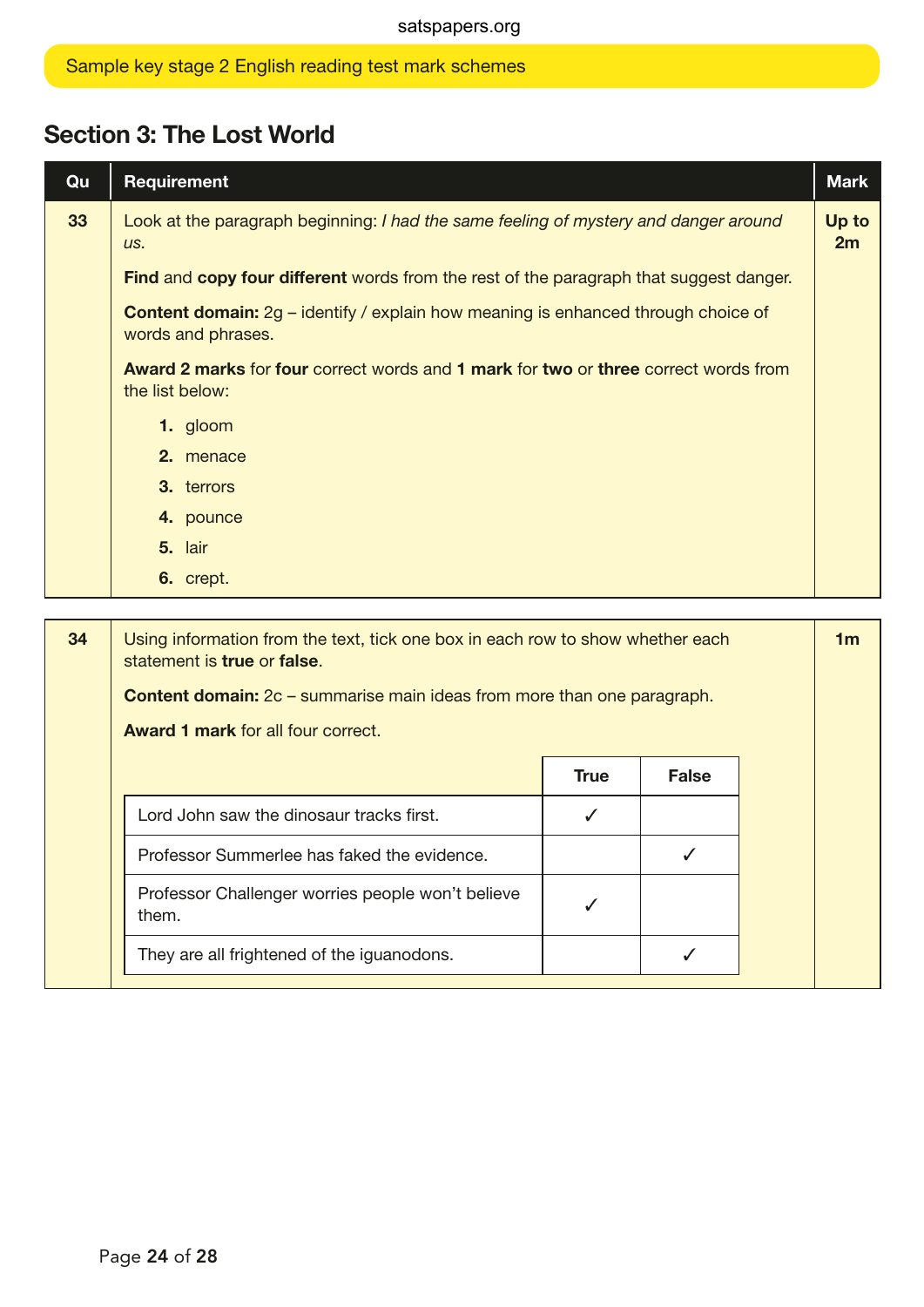| Qu         | <b>Requirement</b>                                                                                                                      | <b>Mark</b>    |
|------------|-----------------------------------------------------------------------------------------------------------------------------------------|----------------|
| 35a        | The mood of the characters changes throughout the extract.                                                                              | 1 <sub>m</sub> |
|            | Find and copy the group of words on page 9 where Lord John's mood changes.                                                              |                |
|            | <b>Content domain:</b> 2f – identify / explain how information / narrative content is related and<br>contributes to meaning as a whole. |                |
|            | <b>Award 1 mark for:</b>                                                                                                                |                |
|            | • ("I don't know what anyone else thinks, but this place) makes me feel very uneasy"<br>(said Lord John).                               |                |
| <b>35b</b> | How does Lord John's mood change?                                                                                                       | 1 <sub>m</sub> |
|            | <b>Content domain:</b> 2h – make comparisons within the text.                                                                           |                |
|            | <b>Award 1 mark</b> for answers that refer to <b>both</b> his mood at the beginning and at the end<br>of the extract.                   |                |
|            | <b>Beginning:</b>                                                                                                                       |                |
|            | Accept appropriate synonyms for: enthusiastic / excited / curious.                                                                      |                |
|            | End:                                                                                                                                    |                |
|            | Accept appropriate synonyms for: cautious / scared / anxious.                                                                           |                |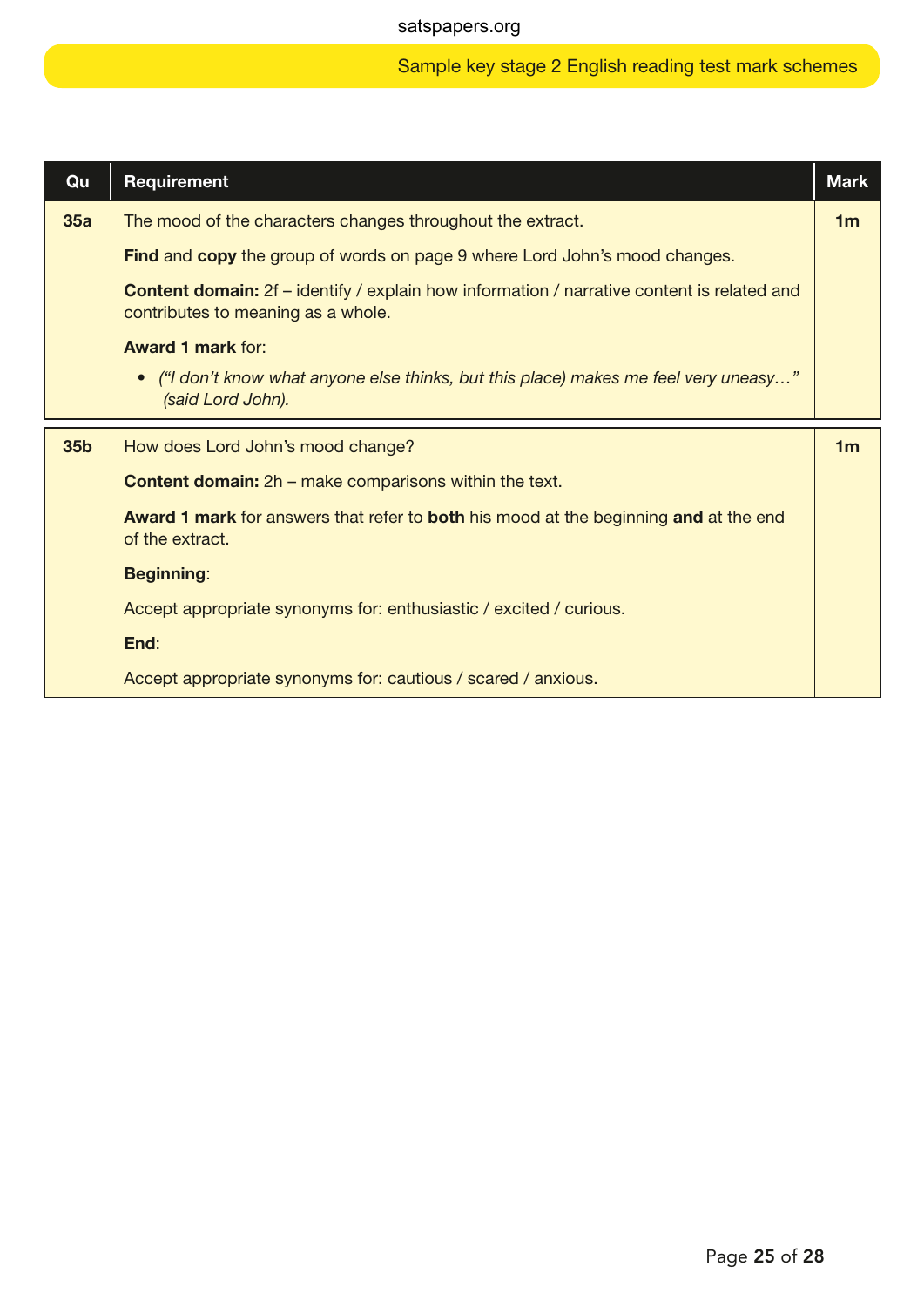## Section 3: The Lost World

| Qu | Requirement                                                                                              |                                                                                              |  | <b>Mark</b> |
|----|----------------------------------------------------------------------------------------------------------|----------------------------------------------------------------------------------------------|--|-------------|
| 36 | Based on what you have read, what does the last paragraph suggest might happen to<br>the explorers next? |                                                                                              |  | Up to<br>2m |
|    | Use evidence from this paragraph to support your prediction.                                             |                                                                                              |  |             |
|    | <b>Content domain:</b> 2e – predict what might happen from details stated and implied.                   |                                                                                              |  |             |
|    | Award 2 marks for an acceptable point supported by text-based evidence.                                  |                                                                                              |  |             |
|    | Award 1 mark for either an acceptable point or a relevant piece of text-based evidence.                  |                                                                                              |  |             |
|    | Acceptable points (can be implied)                                                                       | <b>Evidence</b>                                                                              |  |             |
|    | 1. death / attack / threat                                                                               | feelings of danger<br>gloom<br>constant menace<br>terrors<br>pounce<br>iguanodons<br>lair    |  |             |
|    | 2. lost                                                                                                  | gloom<br>shady foliage<br>rocks                                                              |  |             |
|    | 3. discovering other dinosaurs                                                                           | other creatures<br>constant menace<br>terrors<br>the iguanodons we had seen<br>lair<br>gloom |  |             |
|    | Question 36 continues on the next page.                                                                  |                                                                                              |  |             |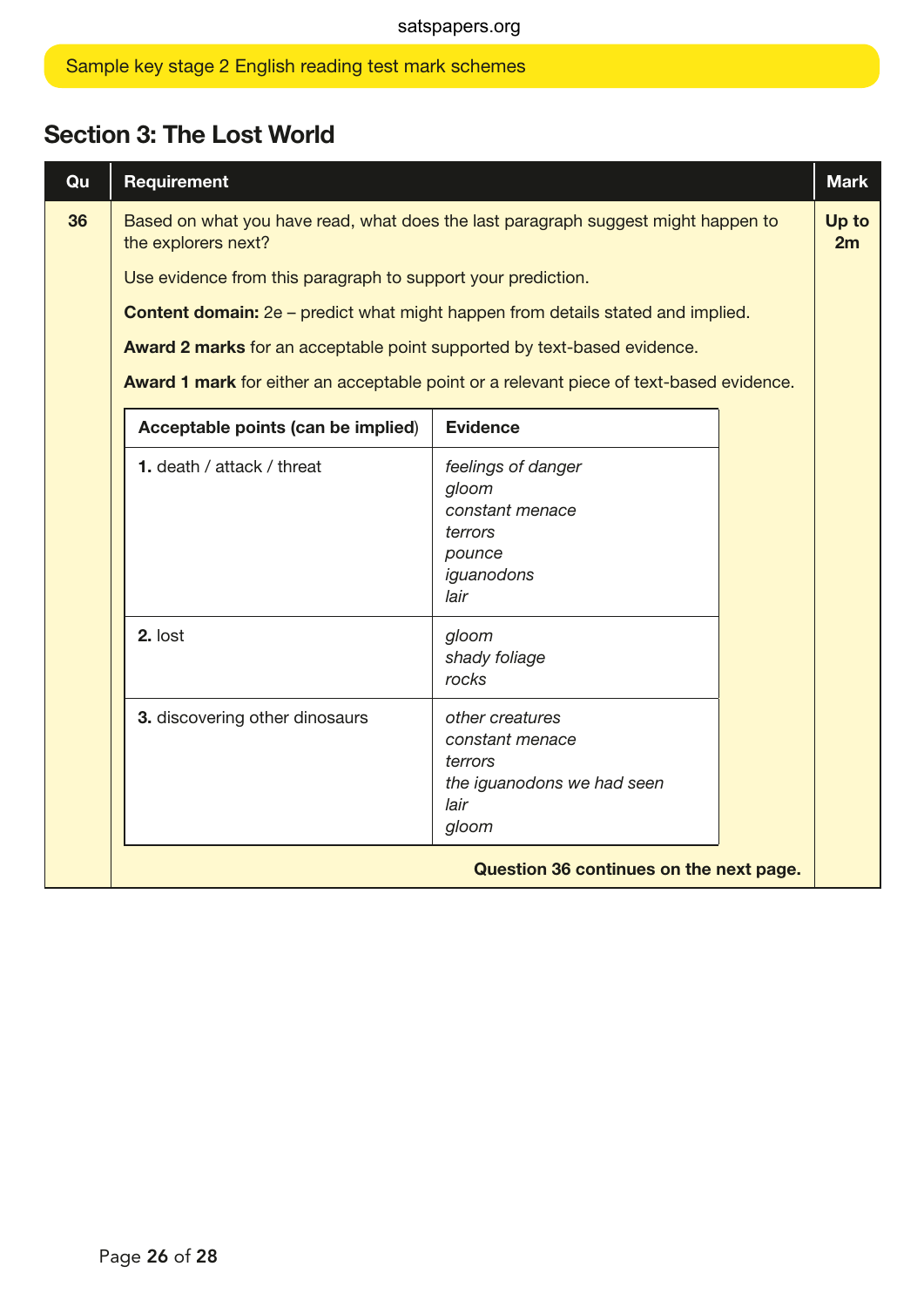| Qu | Requirement                                                                                                                                                                                                        | <b>Mark</b> |
|----|--------------------------------------------------------------------------------------------------------------------------------------------------------------------------------------------------------------------|-------------|
| 36 | Examples of 2 mark responses:                                                                                                                                                                                      |             |
|    | A vicious beast is going to eat them later on because it says there is a constant<br>$\bullet$<br>menace therefore they may not get to confirm to England that they were real<br>dinosaurs.                        |             |
|    | • I think they will journey on to try to locate some more creatures, for in the text it says<br>'what other creatures might there not be ready to pounce upon us from their lair<br>among the rocks and brushwood' |             |
|    | • It says 'but what other creatures might there not be there ready to pounce upon us<br>from their lair among the rocks or brushwood?" which implies that something might<br>jump out and attack them              |             |
|    | • They were in a dangerous place and suddenly a dinosaur will pounce from behind a<br>rock and grab one of them and eat him.                                                                                       |             |
|    | Examples of 1 mark responses:                                                                                                                                                                                      |             |
|    | They got lost and stayed there and became friends with the Iguanodons<br>They might be pounced on.                                                                                                                 |             |
|    | Do not accept general answers not relating to specific events or actions, e.g.                                                                                                                                     |             |
|    | It's going to be dangerous<br>They carry on exploring.                                                                                                                                                             |             |
|    | Do not accept textual evidence that is not taken from the last paragraph, e.g.                                                                                                                                     |             |
|    | They will find more footprints and follow them.<br>$\bullet$                                                                                                                                                       |             |
|    | Do not accept predictions not supported by the last paragraph, e.g.                                                                                                                                                |             |
|    | They catch some dinosaurs and take them back to England.                                                                                                                                                           |             |